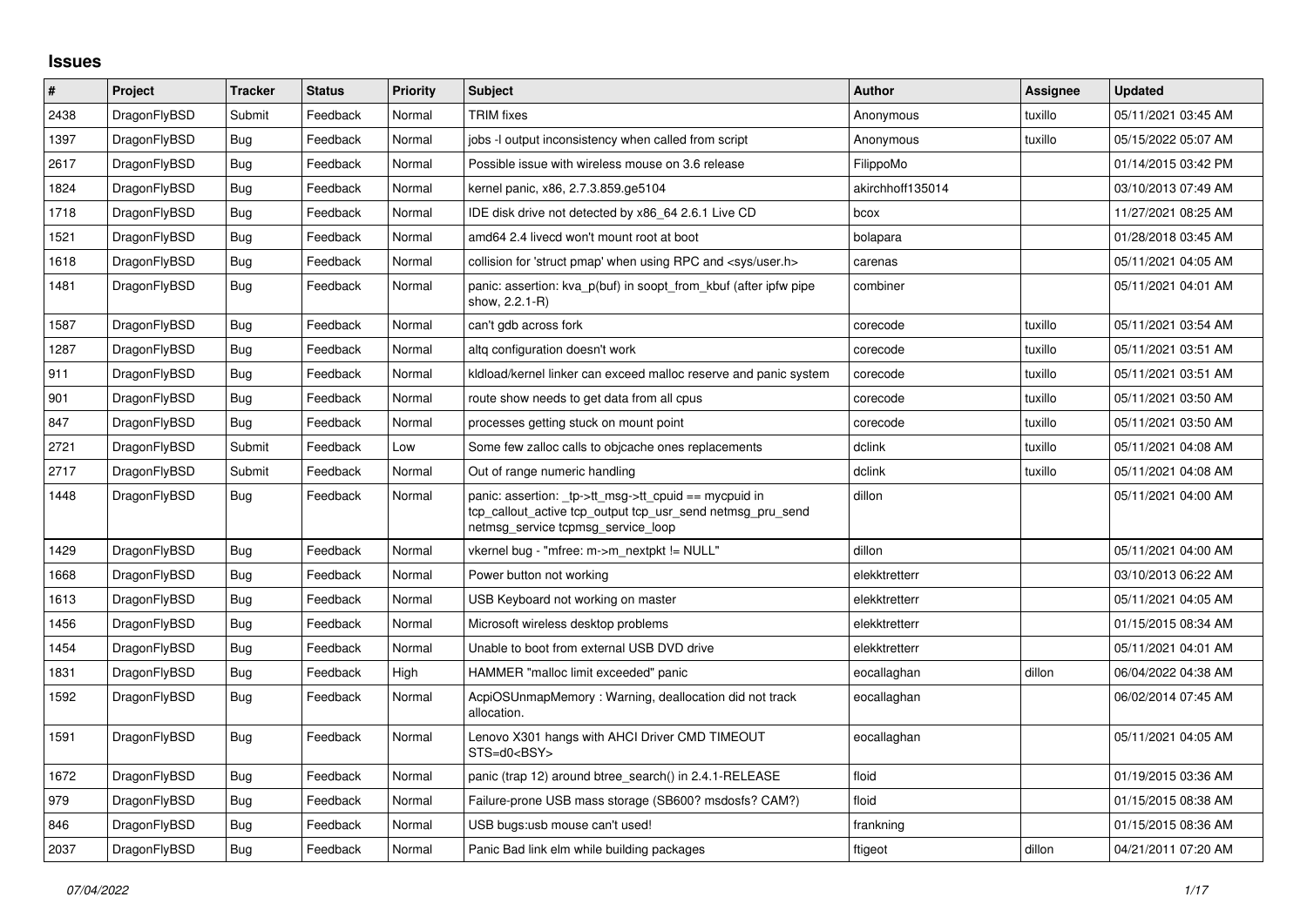| $\vert$ # | Project      | <b>Tracker</b> | <b>Status</b> | <b>Priority</b> | <b>Subject</b>                                                                                                     | <b>Author</b> | Assignee | <b>Updated</b>      |
|-----------|--------------|----------------|---------------|-----------------|--------------------------------------------------------------------------------------------------------------------|---------------|----------|---------------------|
| 1593      | DragonFlyBSD | <b>Bug</b>     | Feedback      | Normal          | panic: assertion: $ccb == ap$ ->ap_err_ccb in ahci_put_err_ccb                                                     | ftigeot       | ftigeot  | 05/15/2022 05:09 AM |
| 1563      | DragonFlyBSD | Bug            | Feedback      | Normal          | reset(1) doesn't reset terminal to the defaults                                                                    | hasso         |          | 03/10/2013 04:17 AM |
| 1486      | DragonFlyBSD | <b>Bug</b>     | Feedback      | Normal          | Interrupt storm related to SATA DVD device                                                                         | hasso         |          | 05/11/2021 04:01 AM |
| 1428      | DragonFlyBSD | <b>Bug</b>     | Feedback      | Low             | POSIX.1e implementation is too old                                                                                 | hasso         | tuxillo  | 05/11/2021 04:00 AM |
| 1411      | DragonFlyBSD | <b>Bug</b>     | Feedback      | Normal          | Burning doesn't work with ahci(4)                                                                                  | hasso         | dillon   | 05/11/2021 04:00 AM |
| 1745      | DragonFlyBSD | <b>Bug</b>     | Feedback      | Normal          | kmalloc panic                                                                                                      | josepht       |          | 05/11/2021 04:05 AM |
| 1330      | DragonFlyBSD | Bug            | Feedback      | Normal          | Hammer, usb disk, SYNCHRONIZE CACHE failure                                                                        | josepht       |          | 06/02/2014 04:56 AM |
| 1717      | DragonFlyBSD | <b>Bug</b>     | Feedback      | Normal          | HAMMER panic in hammer cursor down()                                                                               | josepht1      |          | 05/11/2021 04:05 AM |
| 2090      | DragonFlyBSD | <b>Bug</b>     | Feedback      | Normal          | snd_hda does not support headphone automute                                                                        | justin        |          | 03/29/2012 08:03 PM |
| 385       | DragonFlyBSD | <b>Bug</b>     | Feedback      | Low             | Mail archive address removal                                                                                       | justin        | justin   | 03/09/2013 11:24 AM |
| 1727      | DragonFlyBSD | Bug            | Feedback      | Normal          | CD boot panic (2.6.1) (usb?)                                                                                       | kiril         |          | 05/15/2022 05:10 AM |
| 2288      | DragonFlyBSD | Bug            | Feedback      | Normal          | Random IO performance loss introduced since January 1st                                                            | lentferj      |          | 01/23/2013 04:21 PM |
| 1860      | DragonFlyBSD | Bug            | Feedback      | Normal          | Panic while creating UFS fs on vn(4) for initrd                                                                    | matthias      |          | 02/29/2012 07:16 AM |
| 2644      | DragonFlyBSD | Bug            | Feedback      | Normal          | 3.6.0-REL trap 9 on boot                                                                                           | memmerto      |          | 11/27/2021 08:08 AM |
| 1144      | DragonFlyBSD | <b>Bug</b>     | Feedback      | Normal          | Incorrect clock under KVM                                                                                          | msylvan       |          | 03/09/2013 01:17 PM |
| 2958      | DragonFlyBSD | <b>Bug</b>     | Feedback      | Normal          | Hammer FS dies during pruning after massive write load                                                             | neilb         |          | 10/11/2016 04:20 AM |
| 2957      | DragonFlyBSD | Bug            | Feedback      | Normal          | swapoff -a followed by swapon -a doesn't give your swap back                                                       | neilb         |          | 10/09/2016 04:17 AM |
| 3152      | DragonFlyBSD | Bug            | Feedback      | Normal          | Console's size in ttyv0 and single user mode is sticking to 80x25,<br>while ttyv1 can make use of the whole screen | overtime      |          | 02/24/2019 01:08 AM |
| 1101      | DragonFlyBSD | Bug            | Feedback      | Normal          | ohci related panic                                                                                                 | polachok      |          | 05/11/2021 04:00 AM |
| 1577      | DragonFlyBSD | <b>Bug</b>     | Feedback      | Normal          | panic: assertion: leaf->base.obj_id == ip->obj_id in<br>hammer_ip_delete_range                                     | qhwt+dfly     |          | 05/11/2021 04:01 AM |
| 1387      | DragonFlyBSD | <b>Bug</b>     | Feedback      | Normal          | zero-size malloc and ps: kvm_getprocs: Bad address                                                                 | qhwt+dfly     |          | 05/11/2021 04:00 AM |
| 570       | DragonFlyBSD | <b>Bug</b>     | Feedback      | Normal          | 1.8.x: ACPI problems                                                                                               | qhwt+dfly     |          | 06/02/2014 03:45 AM |
| 1560      | DragonFlyBSD | Bug            | Feedback      | Normal          | Unable to modify partition table on ThinkPad T61p during install                                                   | rehsack       |          | 01/15/2015 08:57 AM |
| 1580      | DragonFlyBSD | Bug            | Feedback      | Normal          | Panic (Fatal trap 12: page fault while in kernel mode) while playing<br>with pf and netif names                    | rumcic        |          | 12/21/2018 01:21 AM |
| 1489      | DragonFlyBSD | Bug            | Feedback      | Normal          | panic: ufs dirbad: bad dir                                                                                         | rumcic        |          | 03/10/2013 04:34 AM |
| 1250      | DragonFlyBSD | Bug            | Feedback      | Normal          | Panic upon plugging an USB flash drive into the machine                                                            | rumcic        |          | 03/10/2013 05:17 AM |
| 1249      | DragonFlyBSD | Bug            | Feedback      | Normal          | panic: ffs vfree: freeing free inode                                                                               | rumcic        |          | 03/10/2013 05:13 AM |
| 2100      | DragonFlyBSD | <b>Bug</b>     | Feedback      | Normal          | devfs related panic                                                                                                | sepherosa     | alexh    | 07/10/2011 02:29 PM |
| 2396      | DragonFlyBSD | <b>Bug</b>     | Feedback      | High            | Latest 3.1 development version core dumps while destroying master<br>PFS.                                          | sgeorge       |          | 01/23/2013 04:10 PM |
| 2347      | DragonFlyBSD | Bug            | Feedback      | High            | Hammer PFSes destroy does not give back full space allocated to<br>PFS.                                            | sgeorge       |          | 07/19/2012 01:11 AM |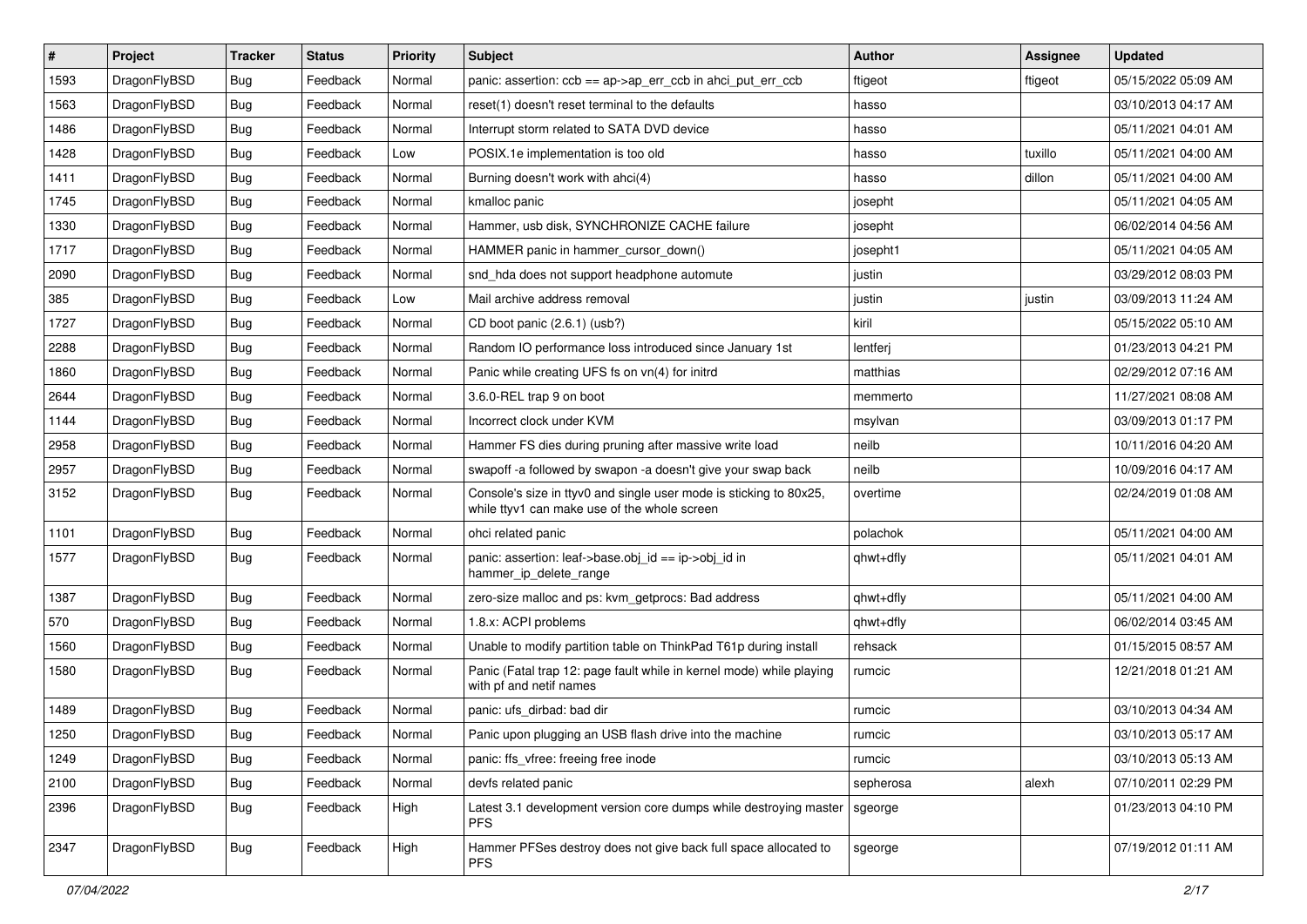| #    | Project      | <b>Tracker</b> | <b>Status</b> | <b>Priority</b> | <b>Subject</b>                                                                          | <b>Author</b>      | <b>Assignee</b> | <b>Updated</b>      |
|------|--------------|----------------|---------------|-----------------|-----------------------------------------------------------------------------------------|--------------------|-----------------|---------------------|
| 243  | DragonFlyBSD | <b>Bug</b>     | Feedback      | Normal          | weird behavior in the shell                                                             | swildner           |                 | 05/31/2022 02:51 PM |
| 3205 | DragonFlyBSD | Bug            | Feedback      | High            | Go compiler net test failing                                                            | dfbsd              | tuxillo         | 05/10/2021 02:45 AM |
| 1127 | DragonFlyBSD | <b>Bug</b>     | Feedback      | Low             | cdrom drive not detected                                                                | tgr                | corecode        | 01/15/2015 08:55 AM |
| 285  | DragonFlyBSD | <b>Bug</b>     | Feedback      | Low             | interrupt latency with re without ip address configured                                 | thomas.nikolajsen  |                 | 02/20/2014 10:30 AM |
| 2459 | DragonFlyBSD | <b>Bug</b>     | Feedback      | Normal          | apic problems with HP Probook 4510s                                                     | thowe              |                 | 11/27/2021 08:22 AM |
| 1579 | DragonFlyBSD | <b>Bug</b>     | Feedback      | Normal          | dfly 2.4.1 does not like HP DL360G4p and Smart Array 6400 with<br><b>MSA20</b>          | tomaz.borstnar     | tuxillo         | 06/02/2014 02:44 PM |
| 1282 | DragonFlyBSD | <b>Bug</b>     | Feedback      | Normal          | panic (trap 12) when booting SMP kernel on Atom 330 (dual core)                         | tomaz.borstnar     |                 | 05/11/2021 04:00 AM |
| 806  | DragonFlyBSD | <b>Bug</b>     | Feedback      | Normal          | boot error on MacBook                                                                   | tralamazza         |                 | 06/04/2022 05:28 AM |
| 2638 | DragonFlyBSD | <b>Bug</b>     | Feedback      | High            | Fix machdep.pmap_mmu_optimize                                                           | tuxillo            |                 | 05/11/2021 04:07 AM |
| 2636 | DragonFlyBSD | <b>Bug</b>     | Feedback      | Low             | Add -x flag to iostat (a la solaris)                                                    | tuxillo            |                 | 05/11/2021 04:07 AM |
| 2556 | DragonFlyBSD | <b>Bug</b>     | Feedback      | Normal          | DragonFly v3.5.0.81.gd3479 - Process signal weirdness                                   | tuxillo            |                 | 12/17/2013 03:48 PM |
| 1332 | DragonFlyBSD | Bug            | Feedback      | Normal          | DFBSD 2.2 - Booting usbcdrom/usbsticks on thinkpad hangs on<br>"BTX Halted"             | tuxillo            |                 | 05/11/2021 04:00 AM |
| 293  | DragonFlyBSD | Bug            | Feedback      | Low             | Various updates to the handbook                                                         | victor             | victor          | 03/10/2013 04:46 AM |
| 2081 | DragonFlyBSD | <b>Bug</b>     | Feedback      | Normal          | Panic on device "detach" / "failure"                                                    | vsrinivas          |                 | 02/29/2012 07:11 AM |
| 1398 | DragonFlyBSD | Submit         | In Progress   | Normal          | hdestroy(3) restricts hash key to point to malloc'ed space                              | Anonymous          |                 | 08/20/2021 04:06 PM |
| 1390 | DragonFlyBSD | Bug            | In Progress   | Normal          | Use id_t type for {get,set}priority()                                                   | Anonymous          | tuxillo         | 07/05/2019 02:18 AM |
| 1700 | DragonFlyBSD | Submit         | In Progress   | Normal          | skip boot2 menu on <enter></enter>                                                      | Johannes.Hofmann   | tuxillo         | 05/15/2022 08:35 AM |
| 2499 | DragonFlyBSD | Bug            | In Progress   | Urgent          | DRAGONFLY_3_2 lockd not responding correctly                                            | Nerzhul            |                 | 01/22/2013 12:47 PM |
| 3299 | DragonFlyBSD | Bug            | In Progress   | Normal          | DragonFlyBSD reports utterly wrong uptime (most of the time, right<br>after booting in) | adrian             |                 | 11/11/2021 01:43 PM |
| 1921 | DragonFlyBSD | Bug            | In Progress   | Normal          | we miss mlockall                                                                        | alexh              | tuxillo         | 06/18/2022 04:08 AM |
| 1148 | DragonFlyBSD | <b>Bug</b>     | In Progress   | Low             | BCM4311 wireless network adapter detected but not functional                            | archimedes.gaviola |                 | 05/11/2021 04:00 AM |
| 331  | DragonFlyBSD | <b>Bug</b>     | In Progress   | Normal          | ftpsesame (aka Bridging S01E03)                                                         | bastyaelvtars      |                 | 03/09/2013 12:28 PM |
| 725  | DragonFlyBSD | <b>Bug</b>     | In Progress   | Low             | 'make distribution' fails w/'ro' /usr/obj                                               | c.turner           |                 | 03/09/2013 01:01 PM |
| 1584 | DragonFlyBSD | <b>Bug</b>     | In Progress   | Normal          | can't use ssh from jail: debug1: read_passphrase: can't open<br>/dev/tty: Device busy   | corecode           | tuxillo         | 05/11/2021 03:53 AM |
| 1583 | DragonFlyBSD | <b>Bug</b>     | In Progress   | Normal          | panic: assertion: cursor->trans->sync_lock_refs > 0 in<br>hammer_recover_cursor         | corecode           | tuxillo         | 05/11/2021 03:53 AM |
| 1547 | DragonFlyBSD | Bug            | In Progress   | Normal          | disklabel64 automatic sizing                                                            | corecode           | tuxillo         | 05/11/2021 03:52 AM |
| 1528 | DragonFlyBSD | <b>Bug</b>     | In Progress   | Normal          | ktrace does not show proper return values for pipe(2)                                   | corecode           | tuxillo         | 05/11/2021 03:52 AM |
| 1475 | DragonFlyBSD | <b>Bug</b>     | In Progress   | Normal          | kernel blocks with low memory and syscons setting a high res mode<br>scrollback         | corecode           | tuxillo         | 05/11/2021 03:52 AM |
| 1469 | DragonFlyBSD | Bug            | In Progress   | Normal          | Hammer history security concern                                                         | corecode           | tuxillo         | 05/11/2021 03:52 AM |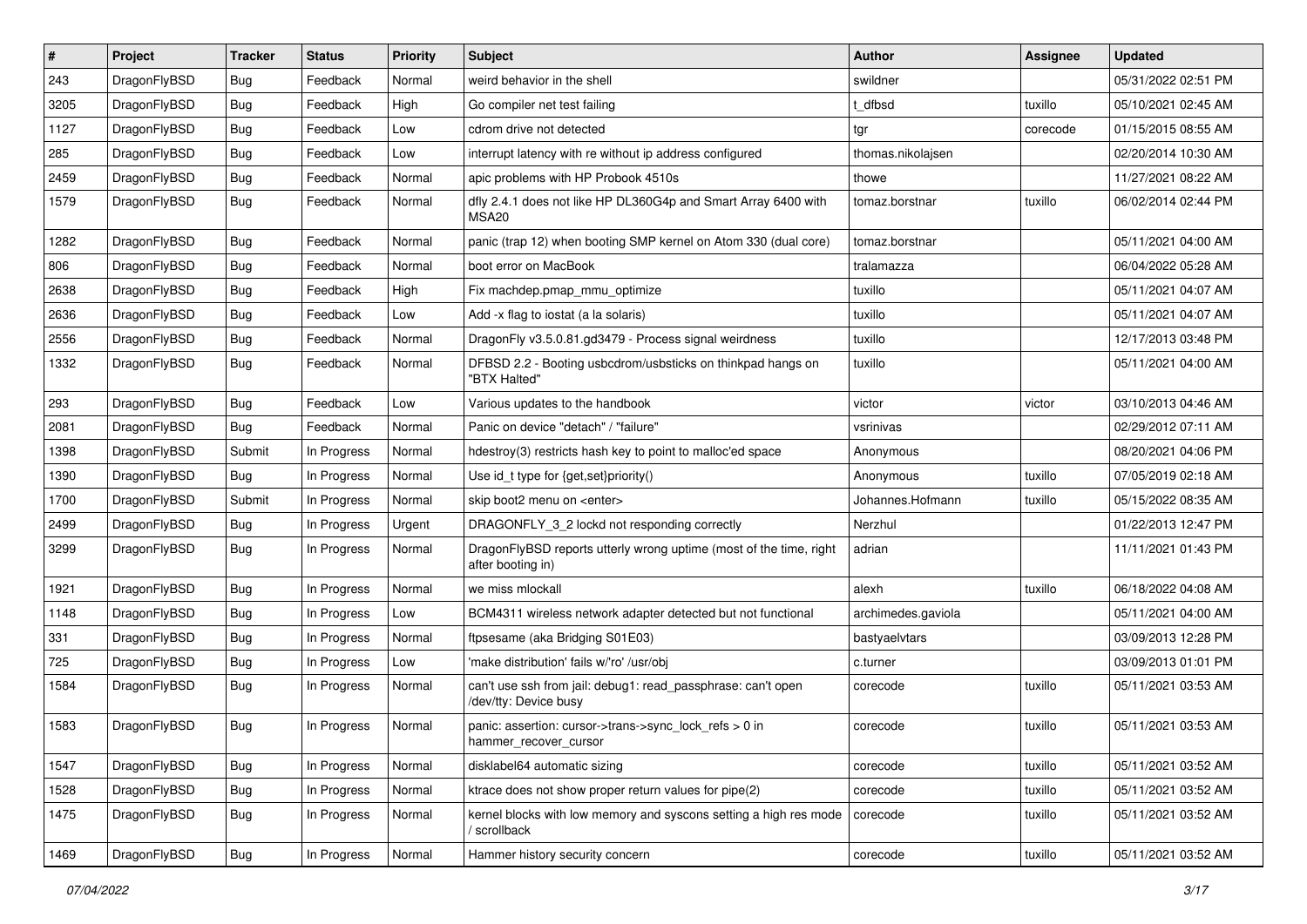| #    | Project      | <b>Tracker</b> | <b>Status</b> | <b>Priority</b> | <b>Subject</b>                                                                                         | Author        | Assignee  | <b>Updated</b>      |
|------|--------------|----------------|---------------|-----------------|--------------------------------------------------------------------------------------------------------|---------------|-----------|---------------------|
| 1307 | DragonFlyBSD | <b>Bug</b>     | In Progress   | Normal          | hammer tid -2 shows unexpected result                                                                  | corecode      |           | 10/18/2016 05:29 PM |
| 1030 | DragonFlyBSD | <b>Bug</b>     | In Progress   | Normal          | msdosfs umount panic                                                                                   | corecode      | tuxillo   | 05/11/2021 03:51 AM |
| 781  | DragonFlyBSD | <b>Bug</b>     | In Progress   | Normal          | fdisk uses wrong geometry on usb flash drives                                                          | corecode      | tuxillo   | 05/11/2021 03:50 AM |
| 742  | DragonFlyBSD | Bug            | In Progress   | Normal          | umount problems with multiple mounts                                                                   | corecode      | tuxillo   | 06/25/2022 04:02 AM |
| 3145 | DragonFlyBSD | Submit         | In Progress   | Normal          | Update libelf to FreeBSD 12 current and build as base library usable<br>by ports                       | davshao       | tuxillo   | 08/20/2021 03:58 PM |
| 3031 | DragonFlyBSD | Submit         | In Progress   | Normal          | Update drm/radeon to Linux 4.7.10 as much as possible                                                  | davshao       | ftigeot   | 08/19/2021 12:33 PM |
| 2414 | DragonFlyBSD | <b>Bug</b>     | In Progress   | Normal          | Lenovo S10 acpi freeze (not new)                                                                       | davshao       |           | 05/11/2021 04:13 AM |
| 3021 | DragonFlyBSD | Bug            | In Progress   | Normal          | sys/dev/drm/i915/i915_gem_stolen.c:115]: (error) Signed integer<br>overflow for expression '65535<<20' | dcb           |           | 04/11/2017 12:46 PM |
| 3011 | DragonFlyBSD | <b>Bug</b>     | In Progress   | Normal          | dragonfly/sys/dev/netif/re/re.c: suspicious code?                                                      | dcb           |           | 07/29/2017 01:26 AM |
| 1336 | DragonFlyBSD | Bug            | In Progress   | Normal          | Still looking for reports of missed directory entries w/ HAMMER                                        | dillon        |           | 05/11/2021 04:00 AM |
| 1669 | DragonFlyBSD | <b>Bug</b>     | In Progress   | Normal          | Drive wont open using button                                                                           | elekktretterr |           | 02/29/2012 12:05 PM |
| 1181 | DragonFlyBSD | <b>Bug</b>     | In Progress   | Normal          | ACX111 panic                                                                                           | elekktretterr |           | 05/11/2021 04:00 AM |
| 2819 | DragonFlyBSD | Bug            | In Progress   | Normal          | Random micro system freezes after a week of uptime                                                     | ftigeot       | dillon    | 08/16/2015 08:46 PM |
| 1502 | DragonFlyBSD | <b>Bug</b>     | In Progress   | Normal          | Lock while deleting files from nohistory HAMMER directories                                            | hasso         |           | 03/10/2013 04:28 AM |
| 884  | DragonFlyBSD | Bug            | In Progress   | High            | Performance/memory problems under filesystem IO load                                                   | hasso         |           | 05/11/2021 03:50 AM |
| 2353 | DragonFlyBSD | Bug            | In Progress   | Normal          | panic: assertion "gd->gd_spinlocks_wr == 0" failed in<br>bsd4 schedulerclock                           | jaydg         | alexh     | 11/28/2012 01:57 AM |
| 2731 | DragonFlyBSD | Bug            | In Progress   | Normal          | Screen full of random colors when starting Xorg with Intel Haswell<br>HD Graphics P4600                | jkatzmaier    |           | 11/12/2014 04:08 PM |
| 3089 | DragonFlyBSD | <b>Bug</b>     | In Progress   | Normal          | vtnet(4) - disable TCP checksum offload by default                                                     | jlane         | vadaszi   | 05/11/2021 04:14 AM |
| 2391 | DragonFlyBSD | <b>Bug</b>     | In Progress   | Normal          | System lock with ahci and acpi enabled on ATI RS690 chipset with<br>SMB600 sata controller             | jorisgio      | vadaszi   | 06/03/2015 03:51 PM |
| 2013 | DragonFlyBSD | <b>Bug</b>     | In Progress   | Normal          | oversized DMA request loop                                                                             | josepht       |           | 05/11/2021 04:06 AM |
| 3310 | DragonFlyBSD | Bug            | In Progress   | Normal          | NVMM+QEMU fail to boot with UEFI: Mem Assist Failed<br>[gpa=0xfffffff0]                                | liweitianux   |           | 01/11/2022 03:22 PM |
| 3028 | DragonFlyBSD | Bug            | In Progress   | Normal          | installer: confusion of set/get disk encryption passphrase dialogs                                     | liweitianux   | tuxillo   | 06/03/2022 05:13 PM |
| 3317 | DragonFlyBSD | <b>Bug</b>     | In Progress   | Normal          | Network vtnet0 not working on Hetzner cloud                                                            | mneumann      |           | 06/18/2022 03:55 AM |
| 3111 | DragonFlyBSD | Bug            | In Progress   | High            | Mouse lags every second heavily under X11                                                              | mneumann      |           | 12/12/2017 09:46 PM |
| 168  | DragonFlyBSD | Bug            | In Progress   | Normal          | Livelocked limit engaged while trying to setup IPW wireless                                            | mschacht      | sepherosa | 05/11/2021 04:05 AM |
| 1368 | DragonFlyBSD | <b>Bug</b>     | In Progress   | Normal          | suspend signal race?                                                                                   | qhwt+dfly     |           | 05/11/2021 03:51 AM |
| 1218 | DragonFlyBSD | <b>Bug</b>     | In Progress   | Normal          | panic: assertion: error == 0 in hammer_start_transaction                                               | rumcic        |           | 05/11/2021 04:00 AM |
| 998  | DragonFlyBSD | Bug            | In Progress   | Normal          | Unconfiguring a vn while it is mounted                                                                 | rumcic        | tuxillo   | 05/11/2021 04:00 AM |
| 2549 | DragonFlyBSD | <b>Bug</b>     | In Progress   | Normal          | netgraph7: Kernel page fault.                                                                          | russiane39    | nant      | 05/10/2013 11:20 PM |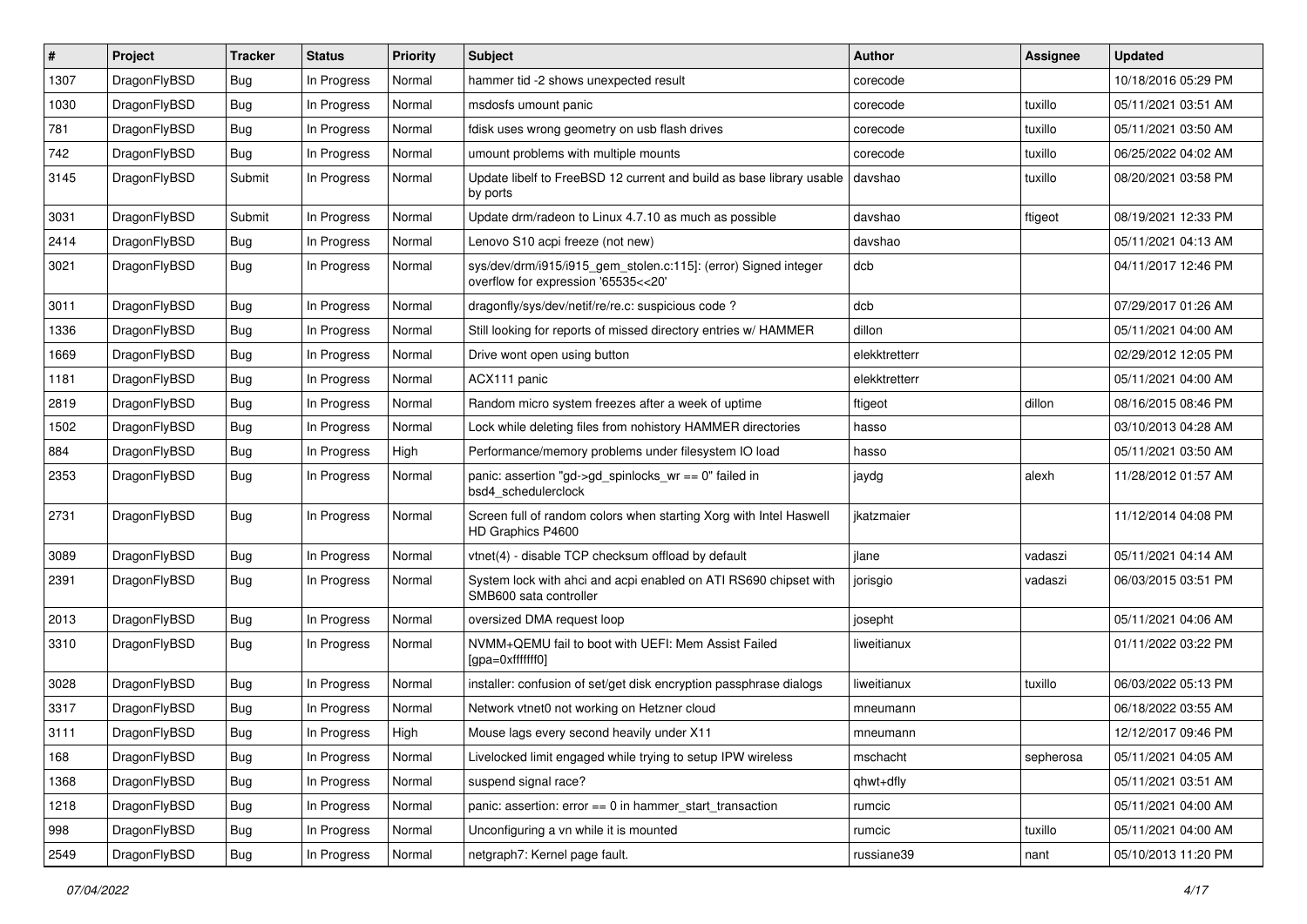| $\vert$ # | Project      | <b>Tracker</b> | <b>Status</b> | <b>Priority</b> | <b>Subject</b>                                                                                                                                              | Author            | Assignee | <b>Updated</b>      |
|-----------|--------------|----------------|---------------|-----------------|-------------------------------------------------------------------------------------------------------------------------------------------------------------|-------------------|----------|---------------------|
| 3160      | DragonFlyBSD | Submit         | In Progress   | Normal          | State the implementation difference in pkill/pgrep manual                                                                                                   | sevan             | tuxillo  | 06/03/2022 05:15 PM |
| 1302      | DragonFlyBSD | <b>Bug</b>     | In Progress   | Normal          | Checkpoint regression?                                                                                                                                      | sjg               | sjg      | 07/10/2013 05:22 PM |
| 3113      | DragonFlyBSD | <b>Bug</b>     | In Progress   | Urgent          | Booting vKernel fails due being out of swap space                                                                                                           | tcullen           |          | 05/11/2021 04:14 AM |
| 2296      | DragonFlyBSD | Bug            | In Progress   | High            | panic: assertion "m->wire count > 0" failed                                                                                                                 | thomas.nikolajsen |          | 08/30/2012 06:09 AM |
| 3269      | DragonFlyBSD | <b>Bug</b>     | In Progress   | Normal          | Is double-buffer'd buf still required by HAMMER2 ?                                                                                                          | tkusumi           |          | 05/12/2021 04:09 PM |
| 3295      | DragonFlyBSD | <b>Bug</b>     | In Progress   | Normal          | Adapt devel/libvirt for nvmm                                                                                                                                | tuxillo           | tuxillo  | 11/03/2021 04:56 PM |
| 2631      | DragonFlyBSD | Bug            | In Progress   | Low             | Verify library versioning current with full package build and switch it<br>on (after publishing packages)                                                   | tuxillo           |          | 05/11/2021 04:06 AM |
| 2358      | DragonFlyBSD | Bug            | In Progress   | Normal          | DFBSD v3.0.2.32.g928ca - panic: hammer: insufficient undo FIFO<br>space!                                                                                    | tuxillo           | tuxillo  | 05/10/2021 02:50 AM |
| 2351      | DragonFlyBSD | <b>Bug</b>     | In Progress   | Normal          | DFBSD v3.1.0.579.g44ccf - Stuck during startup, random freezes                                                                                              | tuxillo           |          | 04/24/2012 08:21 AM |
| 2345      | DragonFlyBSD | Bug            | In Progress   | Normal          | DFBSD v3.1.0.457.gd679f - NFS panic on diskless station                                                                                                     | tuxillo           |          | 04/07/2012 05:22 PM |
| 2282      | DragonFlyBSD | <b>Bug</b>     | In Progress   | Normal          | gdb segfaults with certain corefiles                                                                                                                        | tuxillo           |          | 01/18/2012 04:40 PM |
| 1819      | DragonFlyBSD | Bug            | In Progress   | Low             | truss - Major revamping task list                                                                                                                           | tuxillo           | tuxillo  | 11/27/2021 08:45 AM |
| 2360      | DragonFlyBSD | Bug            | In Progress   | Normal          | Wishlist: virtio driver import                                                                                                                              | vsrinivas         |          | 06/04/2022 04:16 AM |
| 1749      | DragonFlyBSD | <b>Bug</b>     | In Progress   | Normal          | HAMMER fsstress panic in hammer flush inode core<br>'ip->flush state != HAMMER FST FLUSH'                                                                   | vsrinivas         |          | 05/11/2021 04:06 AM |
| 1744      | DragonFlyBSD | <b>Bug</b>     | In Progress   | Normal          | HAMMER fsstress panic in hammer_setup_child_callback                                                                                                        | vsrinivas         |          | 05/11/2021 04:05 AM |
| 1661      | DragonFlyBSD | <b>Bug</b>     | In Progress   | Normal          | panic on password entry mount smb filesystem                                                                                                                | vsrinivas         |          | 11/27/2021 08:29 AM |
| 2797      | DragonFlyBSD | Bug            | In Progress   | Low             | vkernels with & without machdep.pmap_mmu_optimize                                                                                                           | yellowrabbit2010  |          | 11/27/2021 08:06 AM |
| 604       | DragonFlyBSD | <b>Bug</b>     | In Progress   | Normal          | 1.8.1-RELEASE - clock runs fast on mainboard ASUS P5A-B                                                                                                     | yeti              |          | 05/11/2021 03:55 AM |
| 3318      | DragonFlyBSD | <b>Bug</b>     | In Progress   | Normal          | Segmenation fault when a process resumed with checkpt exits                                                                                                 | zabolekar         | tuxillo  | 06/18/2022 08:24 AM |
| 3194      | DragonFlyBSD | Bug            | New           | High            | Hammer kernel crash on mirror-stream of PFS after upgrade<br>(assertion "cursor->flags &<br>HAMMER_CURSOR_ITERATE_CHECK" failed in<br>hammer_btree_iterate) | Anonymous         |          | 06/29/2019 01:32 PM |
| 3041      | DragonFlyBSD | Submit         | <b>New</b>    | Normal          | firmware: Remove embedding of multiple images in one module.                                                                                                | Anonymous         |          | 12/25/2020 02:15 AM |
| 2297      | DragonFlyBSD | Bug            | <b>New</b>    | Normal          | strange NFS (client) error messages / problems                                                                                                              | Anonymous         |          | 02/19/2012 02:59 PM |
| 2292      | DragonFlyBSD | <b>Bug</b>     | <b>New</b>    | Normal          | re interface with jumbo frames (mtu larger than 1500) hangs after<br>some traffic                                                                           | Anonymous         |          | 01/31/2012 12:11 AM |
| 2052      | DragonFlyBSD | <b>Bug</b>     | New           | Normal          | Kernel panic: CPU APIC ID out of range                                                                                                                      | Anonymous         |          | 05/02/2011 11:06 AM |
| 1695      | DragonFlyBSD | <b>Bug</b>     | New           | Normal          | NFS-related system breakdown                                                                                                                                | Anonymous         |          | 04/10/2014 12:35 AM |
| 2870      | DragonFlyBSD | <b>Bug</b>     | New           | High            | Broken text and icons when glamor acceleration is used                                                                                                      | 375gnu            | ftigeot  | 01/31/2016 12:13 AM |
| 2806      | DragonFlyBSD | <b>Bug</b>     | New           | Normal          | failed to configure a link-local address on ath0 (errno $= 22$ )                                                                                            | Chingyuan         |          | 05/25/2021 01:00 AM |
| 989       | DragonFlyBSD | <b>Bug</b>     | New           | Normal          | installer/fdisk trouble with wrapped values                                                                                                                 | Discodestroyer    |          | 02/18/2014 06:27 AM |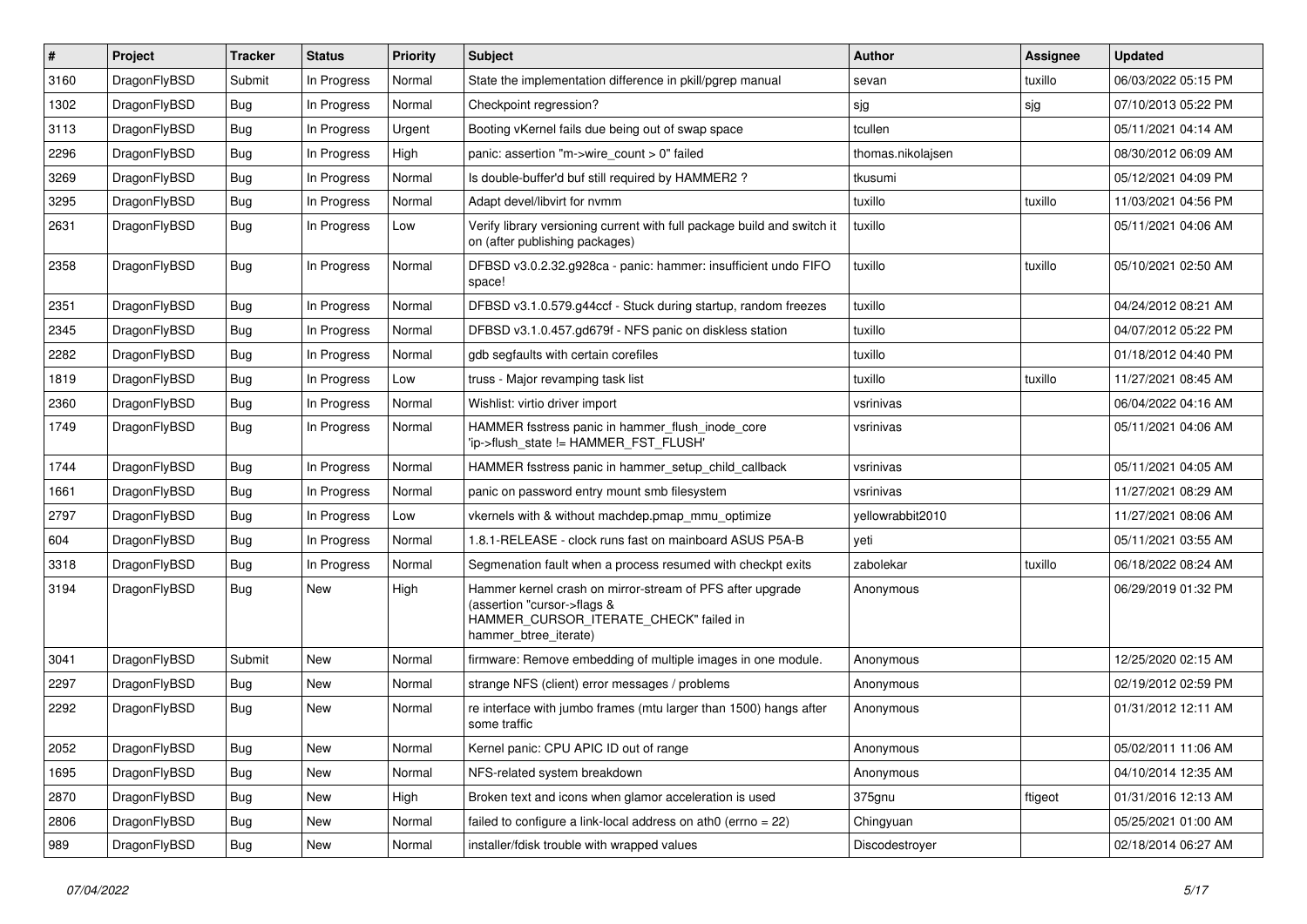| #    | Project      | <b>Tracker</b> | <b>Status</b> | <b>Priority</b> | Subject                                                                                                                      | Author             | Assignee | <b>Updated</b>      |
|------|--------------|----------------|---------------|-----------------|------------------------------------------------------------------------------------------------------------------------------|--------------------|----------|---------------------|
| 2620 | DragonFlyBSD | <b>Bug</b>     | New           | Normal          | moused problem                                                                                                               | FilippoMo          |          | 12/20/2013 10:32 AM |
| 2618 | DragonFlyBSD | <b>Bug</b>     | New           | Normal          | mouse problem on RELEASE-3_6_0                                                                                               | FilippoMo          |          | 12/20/2013 03:26 AM |
| 2453 | DragonFlyBSD | <b>Bug</b>     | New           | Normal          | panic: assertion "gd->gd_spinlocks == 0" failed                                                                              | Johannes.Hofmann   |          | 11/12/2012 12:54 PM |
| 1850 | DragonFlyBSD | <b>Bug</b>     | New           | Normal          | volume-add on hammer root fs panic                                                                                           | Johannes.Hofmann   |          | 04/18/2019 04:27 AM |
| 3006 | DragonFlyBSD | <b>Bug</b>     | New           | Normal          | boot0cfg: panic in kern_udev.c in function _udev_dict_set_cstr when<br>installing in VirtualBox                              | MichiGreat         |          | 04/01/2017 02:22 PM |
| 1246 | DragonFlyBSD | <b>Bug</b>     | <b>New</b>    | Normal          | bad resolution (monitor desync) with livedvd                                                                                 | Przem0l            |          | 02/18/2014 06:29 AM |
| 2493 | DragonFlyBSD | <b>Bug</b>     | <b>New</b>    | Normal          | vidcontrol: invalid video mode name                                                                                          | Svarov             |          | 01/24/2013 09:55 AM |
| 2595 | DragonFlyBSD | <b>Bug</b>     | New           | Normal          | DragonFly 3.4.3 crashes on SUN Blade X6250 with Qlogic ISP 2432<br>FC card                                                   | Turvamies          |          | 10/07/2013 11:53 AM |
| 3240 | DragonFlyBSD | <b>Bug</b>     | New           | High            | compile error because of openssl with /usr/dports/security/rhash for<br>mysql 8 install                                      | <b>UlasSAYGIN</b>  |          | 06/04/2020 08:05 AM |
| 3219 | DragonFlyBSD | <b>Bug</b>     | New           | Normal          | x11/xorg port can not be build                                                                                               | <b>UlasSAYGIN</b>  |          | 03/31/2020 08:57 AM |
| 3120 | DragonFlyBSD | <b>Bug</b>     | New           | Normal          | Intel AC 8260 firmware does not load                                                                                         | Vintodrimmer       |          | 08/28/2018 03:30 AM |
| 2852 | DragonFlyBSD | Bug            | New           | Normal          | Hammer File System - hangs on undo during system boot / mount -<br>will not recover on DragonFlyBSD newer than 3.6.0         | abale              |          | 05/11/2021 04:07 AM |
| 1941 | DragonFlyBSD | <b>Bug</b>     | New           | Normal          | wlan config crash                                                                                                            | abandon.every.hope |          | 12/24/2010 07:54 PM |
| 2250 | DragonFlyBSD | <b>Bug</b>     | New           | Normal          | Kernel panic                                                                                                                 | adamk              |          | 11/23/2018 01:10 AM |
| 3301 | DragonFlyBSD | <b>Bug</b>     | <b>New</b>    | Normal          | Gkrellm from the packages is not showing logged in users in main<br>window, logged in users always $== 0$                    | adrian             |          | 01/08/2022 04:24 AM |
| 3300 | DragonFlyBSD | <b>Bug</b>     | New           | Normal          | Running Xvnc from TigerVNC package through the INETD daemon<br>in TCP WAIT mode fails hard                                   | adrian             |          | 01/08/2022 04:25 AM |
| 2210 | DragonFlyBSD | <b>Bug</b>     | <b>New</b>    | Normal          | Bugtracker cannot assign default project for new users                                                                       | ahuete.devel       |          | 11/17/2011 11:30 AM |
| 1714 | DragonFlyBSD | <b>Bug</b>     | New           | Low             | hwpmc                                                                                                                        | alexh              | swildner | 08/18/2012 02:03 PM |
| 2520 | DragonFlyBSD | <b>Bug</b>     | <b>New</b>    | Normal          | panic: assertion "IS_SERIALIZED((ifp->if_serializer))" failed in<br>if_default_serialize_assert at /usr/src/sys/net/if.c:437 | ano                |          | 03/09/2013 12:14 AM |
| 2329 | DragonFlyBSD | <b>Bug</b>     | <b>New</b>    | Normal          | ibm x3550 & acpi                                                                                                             | ano                |          | 06/03/2014 11:37 AM |
| 3311 | DragonFlyBSD | <b>Bug</b>     | <b>New</b>    | Low             | TrueCrypt support may cause kernel crash                                                                                     | arcade@b1t.name    |          | 04/29/2022 06:19 AM |
| 3278 | DragonFlyBSD | <b>Bug</b>     | New           | Normal          | Second screen image is distorted                                                                                             | arcade@b1t.name    |          | 07/10/2021 03:36 AM |
| 3209 | DragonFlyBSD | <b>Bug</b>     | New           | Normal          | svc has some minor bugs                                                                                                      | arcade@b1t.name    |          | 10/24/2019 09:08 AM |
| 2882 | DragonFlyBSD | <b>Bug</b>     | New           | Low             | bridge sends packets from individual interfaces                                                                              | arcade@b1t.name    |          | 01/09/2016 12:43 PM |
| 2878 | DragonFlyBSD | <b>Bug</b>     | New           | Low             | [fix] CCVER problem when using clang and cpu extensions<br>(intrinsics)                                                      | arcade@b1t.name    |          | 06/24/2016 04:25 AM |
| 2877 | DragonFlyBSD | <b>Bug</b>     | New           | Low             | sed fails when working with UTF-8 locale and non-UTF symbols                                                                 | arcade@b1t.name    |          | 12/30/2015 11:20 AM |
| 2107 | DragonFlyBSD | <b>Bug</b>     | New           | Normal          | 2.10.1 sata dvd drive issue                                                                                                  | ausppc             |          | 07/31/2011 08:41 PM |
| 3132 | DragonFlyBSD | Bug            | New           | Low             | unifdef mined                                                                                                                | bcallah            |          | 04/26/2018 08:34 PM |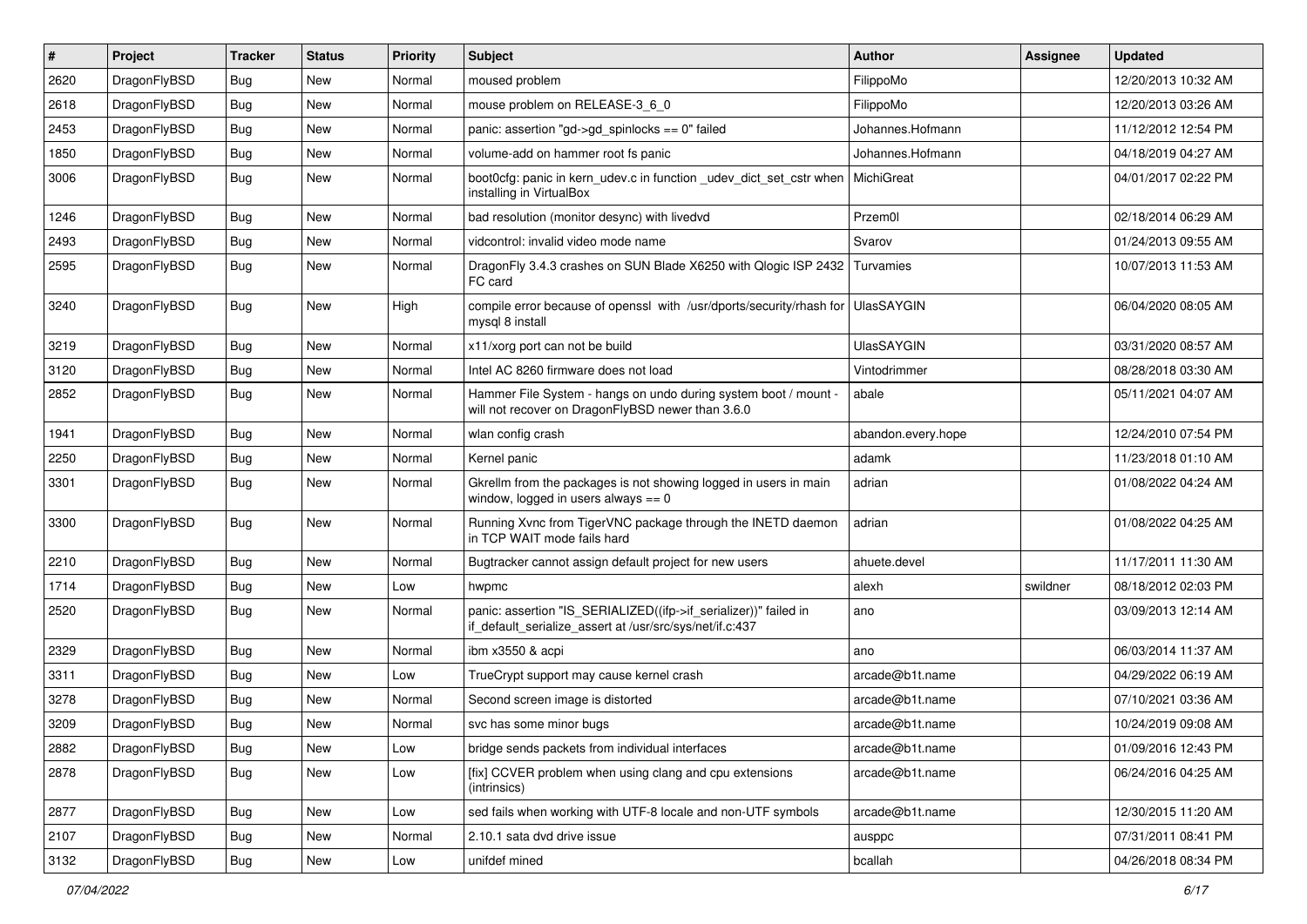| $\vert$ # | Project      | <b>Tracker</b> | <b>Status</b> | Priority | <b>Subject</b>                                                                                                | Author     | Assignee | <b>Updated</b>      |
|-----------|--------------|----------------|---------------|----------|---------------------------------------------------------------------------------------------------------------|------------|----------|---------------------|
| 3284      | DragonFlyBSD | <b>Bug</b>     | New           | Normal   | Wrong towlower() result for U+038A                                                                            | bhaible    |          | 07/10/2021 03:34 AM |
| 3283      | DragonFlyBSD | <b>Bug</b>     | <b>New</b>    | Normal   | mknodat() cannot create FIFOs                                                                                 | bhaible    |          | 07/10/2021 03:34 AM |
| 3282      | DragonFlyBSD | <b>Bug</b>     | <b>New</b>    | Normal   | unexpected errno value from fopen()                                                                           | bhaible    |          | 07/10/2021 03:34 AM |
| 3281      | DragonFlyBSD | Bug            | New           | Normal   | Crash after leaving unattended for a while                                                                    | bhaible    |          | 07/10/2021 03:32 AM |
| 1882      | DragonFlyBSD | <b>Bug</b>     | <b>New</b>    | Low      | Idea for handling new USB vendor/device codes                                                                 | bmk        |          | 10/20/2010 12:15 PM |
| 3110      | DragonFlyBSD | <b>Bug</b>     | <b>New</b>    | Normal   | crash with ipfw3 under load                                                                                   | bnegre82   |          | 12/09/2017 06:22 AM |
| 3101      | DragonFlyBSD | Bug            | <b>New</b>    | Low      | PFI CGI install not working in dragonflybsd 5.0.1 USB install                                                 | bnegre82   |          | 05/11/2021 04:14 AM |
| 1594      | DragonFlyBSD | <b>Bug</b>     | New           | Normal   | Kernel panic during boot from Live CD on Dell E6400                                                           | bodie      |          | 05/11/2021 03:54 AM |
| 2115      | DragonFlyBSD | Bug            | New           | Normal   | [msk] system freeze after receive some paquet                                                                 | bsdsx      |          | 08/22/2011 10:22 AM |
| 2319      | DragonFlyBSD | <b>Bug</b>     | <b>New</b>    | Normal   | crypt/passwd forward compat                                                                                   | c.turner1  |          | 02/28/2012 12:39 PM |
| 2265      | DragonFlyBSD | <b>Bug</b>     | <b>New</b>    | Normal   | mbsrtowcs does not properly handle invalid mbstate t in ps.                                                   | c.turner1  | swildner | 01/10/2012 07:56 PM |
| 3143      | DragonFlyBSD | <b>Bug</b>     | New           | Normal   | assertion "0" failed in hammer2_inode_xop_chain_sync                                                          | cbin       |          | 07/18/2018 12:50 PM |
| 2859      | DragonFlyBSD | Bug            | New           | Low      | Installer configuration menu always highlights "Select timezone", no<br>matter which step was last completed. | cgag       |          | 12/02/2015 01:54 PM |
| 2858      | DragonFlyBSD | <b>Bug</b>     | New           | Low      | Installer "Local or UTC" question should have "No" selected by<br>default.                                    | cgag       |          | 12/02/2015 01:18 PM |
| 3139      | DragonFlyBSD | Bug            | <b>New</b>    | Normal   | USB Mouse Does Not Work in DragonflyBSD guest on VirtualBox                                                   | chiguy1256 |          | 06/24/2018 10:14 PM |
| 3280      | DragonFlyBSD | <b>Bug</b>     | <b>New</b>    | Normal   | KMS console and i915(4) not working in 6.0                                                                    | cmusser    |          | 07/10/2021 03:35 AM |
| 2736      | DragonFlyBSD | Bug            | <b>New</b>    | High     | kernel panics on acpi timer probe function                                                                    | cnb        |          | 05/11/2021 03:55 AM |
| 2735      | DragonFlyBSD | <b>Bug</b>     | New           | Urgent   | iwn panics SYSSASSERT                                                                                         | cnb        |          | 05/11/2021 03:55 AM |
| 1556      | DragonFlyBSD | Bug            | New           | Normal   | many processes stuck in "hmrrcm", system unusable                                                             | corecode   | tuxillo  | 05/11/2021 03:52 AM |
| 1538      | DragonFlyBSD | <b>Bug</b>     | New           | Low      | mountroot should probe file systems                                                                           | corecode   | alexh    | 11/24/2010 06:35 PM |
| 1474      | DragonFlyBSD | Bug            | New           | Normal   | ithread 1 unexpectedly rescheduled                                                                            | corecode   | tuxillo  | 05/11/2021 03:52 AM |
| 1442      | DragonFlyBSD | <b>Bug</b>     | New           | Normal   | blocking SIGSEGV and triggering a segment violation produces an<br>all CPU consuming process                  | corecode   | tuxillo  | 05/11/2021 03:52 AM |
| 1440      | DragonFlyBSD | <b>Bug</b>     | New           | Normal   | ptrace/gdb doesn't work after process blocks SIGTRAP                                                          | corecode   | tuxillo  | 05/11/2021 03:52 AM |
| 1198      | DragonFlyBSD | <b>Bug</b>     | New           | High     | DDB loops panic in db_read_bytes                                                                              | corecode   | tuxillo  | 05/11/2021 03:51 AM |
| 731       | DragonFlyBSD | Bug            | New           | Normal   | system freeze on "slice too large"                                                                            | corecode   | tuxillo  | 06/25/2022 04:01 AM |
| 341       | DragonFlyBSD | <b>Bug</b>     | <b>New</b>    | Normal   | Vinum erroneously repors devices as busy                                                                      | corecode   | swildner | 01/21/2012 04:50 AM |
| 2687      | DragonFlyBSD | Bug            | <b>New</b>    | Normal   | natacontrol software RAID in installer                                                                        | csmelosky  |          | 06/22/2014 12:03 PM |
| 3243      | DragonFlyBSD | Bug            | New           | Normal   | SMART status not reported properly for SSD disks                                                              | daftaupe   |          | 09/09/2020 11:03 PM |
| 3227      | DragonFlyBSD | Submit         | <b>New</b>    | Normal   | Add HAMMER2 instructions in the installation medium README                                                    | daftaupe   |          | 03/26/2020 03:34 PM |
| 2994      | DragonFlyBSD | <b>Bug</b>     | <b>New</b>    | Normal   | Intermittent boot hangs after git: hammer - HAMMER Version 7                                                  | davshao    |          | 03/30/2017 02:06 PM |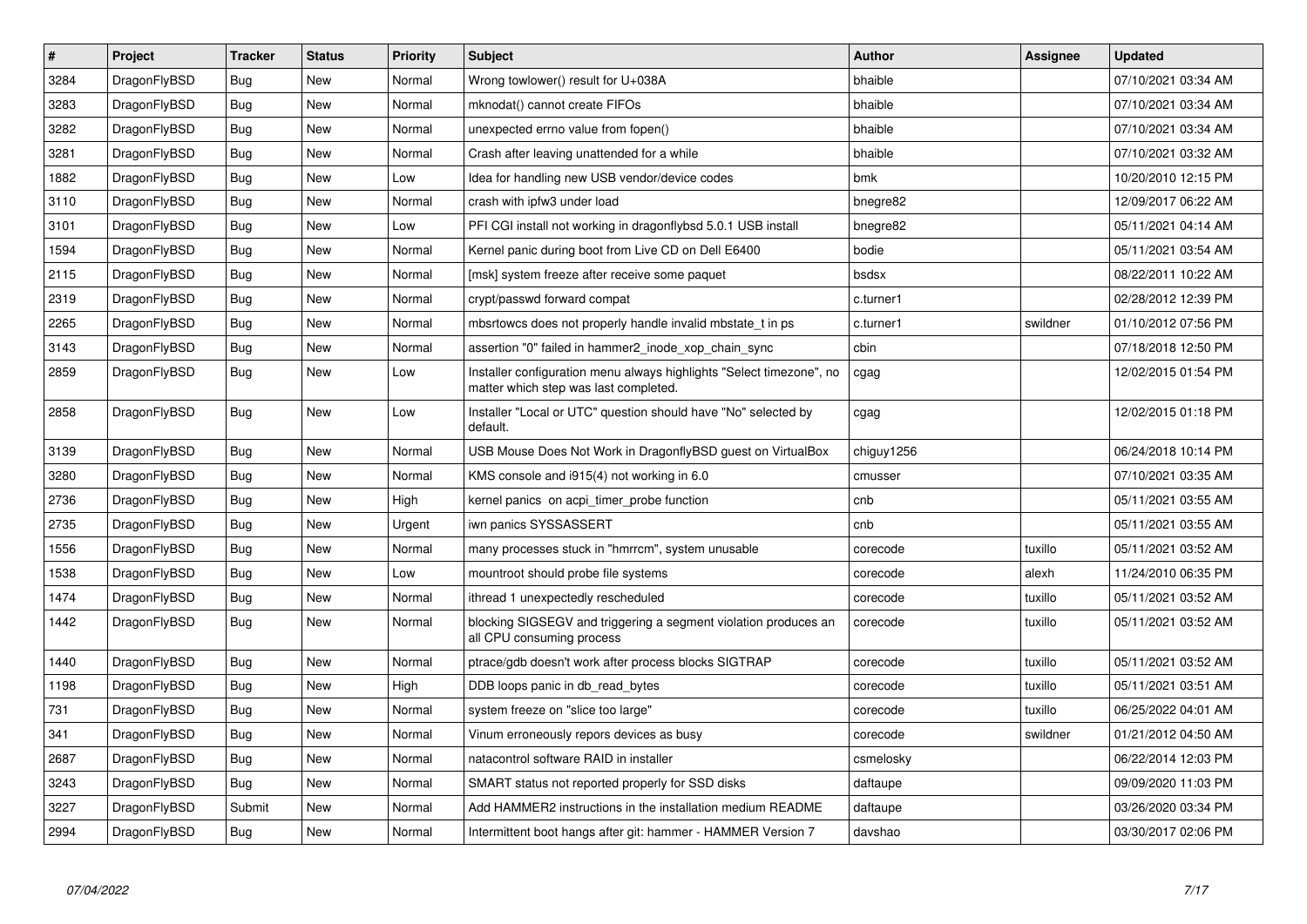| $\vert$ # | Project      | <b>Tracker</b> | <b>Status</b> | <b>Priority</b> | <b>Subject</b>                                                                                             | Author        | <b>Assignee</b> | <b>Updated</b>      |
|-----------|--------------|----------------|---------------|-----------------|------------------------------------------------------------------------------------------------------------|---------------|-----------------|---------------------|
| 2835      | DragonFlyBSD | Bug            | New           | Normal          | /usr/include/c++/5.0/bits/c++locale.h likes<br>POSIX C_SOURCE>=200809                                      | davshao       |                 | 11/18/2015 03:40 AM |
| 2688      | DragonFlyBSD | Bug            | New           | Normal          | 67613368bdda7 Fix wrong checks for U4B presence Asrock Z77M<br>difficulty detecting USB keyboard           | davshao       |                 | 06/28/2014 07:08 PM |
| 2652      | DragonFlyBSD | Bug            | New           | Normal          | 189a0ff3761b47  ix: Implement MSI-X support locks up Lenovo<br>S10 Intel Atom n270                         | davshao       |                 | 05/14/2014 01:55 AM |
| 3076      | DragonFlyBSD | Bug            | <b>New</b>    | Normal          | sys/dev/netif/ig_hal/e1000_ich8lan.c:1594: sanity checking mixup?                                          | dcb           |                 | 10/11/2017 01:58 AM |
| 3025      | DragonFlyBSD | <b>Bug</b>     | New           | Normal          | sys/dev/powermng/powernow/powernow.c:284: bad comparison?                                                  | dcb           |                 | 09/23/2017 07:45 AM |
| 3024      | DragonFlyBSD | <b>Bug</b>     | <b>New</b>    | Low             | sys/dev/netif/wi/if_wi.c:1090]: (style) Redundant condition                                                | dcb           |                 | 04/11/2017 11:56 AM |
| 3022      | DragonFlyBSD | <b>Bug</b>     | <b>New</b>    | Normal          | sys/dev/netif/ath/ath/if_ath.c:2142: strange bitmask?                                                      | dcb           |                 | 04/11/2017 11:49 AM |
| 3018      | DragonFlyBSD | <b>Bug</b>     | New           | Normal          | sys/bus/u4b/wlan/if run.c:5464]: (style) Redundant condition                                               | dcb           |                 | 04/11/2017 11:26 AM |
| 2790      | DragonFlyBSD | Submit         | <b>New</b>    | Low             | filedesc softrefs increment code factoring                                                                 | dclink        |                 | 02/21/2015 04:00 AM |
| 3154      | DragonFlyBSD | Submit         | New           | Normal          | Update serial handling in bootloader                                                                       | ddegroot      | dillon          | 11/06/2018 11:21 PM |
| 3147      | DragonFlyBSD | Submit         | New           | Normal          | Enable headless installation                                                                               | ddegroot      |                 | 10/09/2018 01:25 PM |
| 2708      | DragonFlyBSD | Bug            | <b>New</b>    | Normal          | unable to send TCP nor UDP on age(4) interface                                                             | dermiste      |                 | 05/11/2021 03:54 AM |
| 1774      | DragonFlyBSD | Bug            | New           | Normal          | New IP header cleanup branch available for testing                                                         | dillon        |                 | 05/15/2022 10:59 AM |
| 3117      | DragonFlyBSD | Bug            | New           | Normal          | Problem with colours if "intel" video-driver used                                                          | dpostolov     |                 | 01/07/2018 11:35 PM |
| 3116      | DragonFlyBSD | Bug            | New           | Normal          | da0 detects on very big volume if to _remove_ usb install stick and<br>reboot on Intel NUC5PPYH            | dpostolov     |                 | 01/07/2018 09:40 PM |
| 1877      | DragonFlyBSD | Bug            | <b>New</b>    | Normal          | Freeze during 1st hammer cleanup after new install                                                         | elekktretterr |                 | 05/15/2022 11:43 AM |
| 1634      | DragonFlyBSD | <b>Bug</b>     | New           | Normal          | panic: spin lock: 0xe4ad1320, indefinitive wait!                                                           | elekktretterr |                 | 01/19/2015 03:21 AM |
| 1463      | DragonFlyBSD | Bug            | <b>New</b>    | Normal          | Mountroot before drives are initialized                                                                    | elekktretterr |                 | 12/07/2010 01:30 PM |
| 1194      | DragonFlyBSD | <b>Bug</b>     | <b>New</b>    | Normal          | SCSI errors while trying to copy photos from my camera                                                     | elekktretterr |                 | 01/14/2015 04:39 PM |
| 2254      | DragonFlyBSD | Bug            | <b>New</b>    | Normal          | panic: assertion "ref < &td->td_toks_end" failed in lwkt_gettoken at<br>/usr/src/sys/kern/lwkt_token.c:588 | eocallaghan   |                 | 12/05/2011 10:21 PM |
| 2164      | DragonFlyBSD | <b>Bug</b>     | <b>New</b>    | Normal          | panic on reboot from usb.                                                                                  | eocallaghan   |                 | 10/27/2011 09:29 AM |
| 2161      | DragonFlyBSD | <b>Bug</b>     | New           | Normal          | Outdated xorg.conf file gets installed into etc and screws up mouse                                        | eocallaghan   |                 | 10/27/2011 01:51 PM |
| 2158      | DragonFlyBSD | Bug            | <b>New</b>    | Normal          | iwn panics with assertion on boot.                                                                         | eocallaghan   |                 | 10/24/2011 04:13 PM |
| 1947      | DragonFlyBSD | Bug            | New           | Low             | GA-880GM-UD2H (rev. 1.3) AHCI fails to detect disks at the end of<br>the RAID controller                   | eocallaghan   |                 | 11/27/2021 08:46 AM |
| 2544      | DragonFlyBSD | Bug            | New           | Normal          | live DVD system boot (menu option 1) caused db> prompt on<br>PE1950                                        | estrabd       |                 | 05/11/2021 03:54 AM |
| 3276      | DragonFlyBSD | Submit         | New           | Normal          | Add option controlling whether gpt expand expands the last partition<br>(needs testing)                    | falsifian     |                 | 07/10/2021 03:35 AM |
| 2075      | DragonFlyBSD | Bug            | New           | Normal          | pflogd on x86_64                                                                                           | fanch         |                 | 05/16/2011 04:04 PM |
| 2657      | DragonFlyBSD | <b>Bug</b>     | New           | High            | Needs acl to migrate our servers                                                                           | ferney        |                 | 03/31/2014 11:37 AM |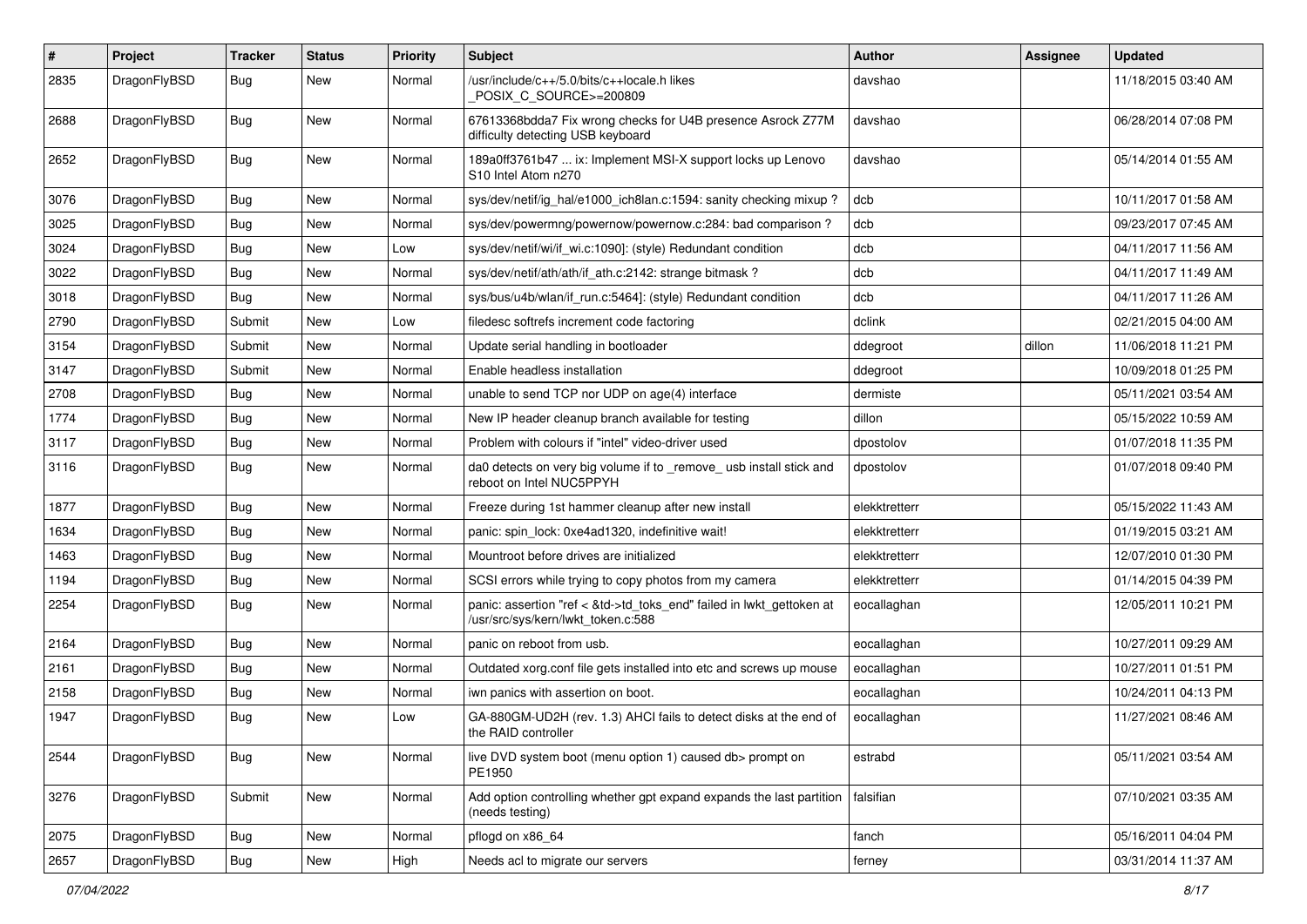| $\sharp$ | Project      | <b>Tracker</b> | <b>Status</b> | <b>Priority</b> | Subject                                                                                   | <b>Author</b> | <b>Assignee</b> | <b>Updated</b>      |
|----------|--------------|----------------|---------------|-----------------|-------------------------------------------------------------------------------------------|---------------|-----------------|---------------------|
| 2569     | DragonFlyBSD | <b>Bug</b>     | New           | Normal          | ctime NFS                                                                                 | ferney        |                 | 08/11/2013 04:35 AM |
| 1899     | DragonFlyBSD | <b>Bug</b>     | <b>New</b>    | Normal          | Keyboard doesn't work                                                                     | fransm        |                 | 05/15/2022 03:32 PM |
| 2803     | DragonFlyBSD | <b>Bug</b>     | <b>New</b>    | Normal          | HAMMER: Warning: UNDO area too small!                                                     | ftigeot       |                 | 03/11/2015 03:42 PM |
| 2674     | DragonFlyBSD | <b>Bug</b>     | New           | Normal          | <b>GPT Support</b>                                                                        | ftigeot       |                 | 12/28/2015 02:54 PM |
| 2619     | DragonFlyBSD | <b>Bug</b>     | <b>New</b>    | Normal          | DragonFly 3.6 can't be installed on a 6TB volume                                          | ftigeot       |                 | 02/23/2014 11:55 PM |
| 2535     | DragonFlyBSD | <b>Bug</b>     | <b>New</b>    | Normal          | Imap processes apparentlt blocked on disk I/O                                             | ftigeot       |                 | 04/02/2013 09:31 AM |
| 2416     | DragonFlyBSD | <b>Bug</b>     | New           | Normal          | ".' entry can be removed on mounted nfs filesystem                                        | ftigeot       | tuxillo         | 06/03/2014 04:40 AM |
| 2403     | DragonFlyBSD | <b>Bug</b>     | <b>New</b>    | Low             | newfs - E doesn't handle /dev/serno device names properly                                 | ftigeot       |                 | 08/17/2012 05:07 AM |
| 2122     | DragonFlyBSD | Submit         | <b>New</b>    | Normal          | [Review] Fixes to the VFS layer                                                           | ftigeot       |                 | 05/31/2022 03:25 PM |
| 2051     | DragonFlyBSD | <b>Bug</b>     | <b>New</b>    | Normal          | No ipv6 lan route entry created on 2.10                                                   | ftigeot       |                 | 04/21/2011 10:37 AM |
| 1923     | DragonFlyBSD | <b>Bug</b>     | New           | Normal          | Abysmal NFS performance with IPv6                                                         | ftigeot       |                 | 12/05/2010 09:34 PM |
| 1826     | DragonFlyBSD | <b>Bug</b>     | New           | Normal          | panic during boot: assertion so->so_port  in tcp_input                                    | ftigeot       |                 | 05/15/2022 11:05 AM |
| 1818     | DragonFlyBSD | <b>Bug</b>     | New           | Normal          | panic: Bad tailq NEXT (kqueue issue ?)                                                    | ftigeot       |                 | 05/15/2022 11:40 AM |
| 2577     | DragonFlyBSD | <b>Bug</b>     | <b>New</b>    | Normal          | virtio-blk iops performance is cpu limited on high end devices                            | gjs278        | vsrinivas       | 08/01/2013 02:28 PM |
| 3165     | DragonFlyBSD | <b>Bug</b>     | <b>New</b>    | Normal          | Looping at boot time                                                                      | gop           |                 | 12/28/2018 01:04 PM |
| 2095     | DragonFlyBSD | <b>Bug</b>     | <b>New</b>    | Low             | Running installer post-install: Unsupported DFUI transport "                              | greenrd       |                 | 06/26/2011 09:20 AM |
| 2094     | DragonFlyBSD | <b>Bug</b>     | New           | Normal          | Segfault when gdb printing backtrace from core dump                                       | greenrd       |                 | 06/25/2011 04:14 PM |
| 1532     | DragonFlyBSD | <b>Bug</b>     | <b>New</b>    | Low             | jemalloc doesn't work on DragonFly                                                        | hasso         | sjg             | 08/02/2011 01:14 AM |
| 1525     | DragonFlyBSD | <b>Bug</b>     | <b>New</b>    | Normal          | boehm-gc problems                                                                         | hasso         |                 | 10/13/2012 07:13 PM |
| 1430     | DragonFlyBSD | <b>Bug</b>     | New           | Normal          | Buggy w(1)?                                                                               | hasso         | alexh           | 11/24/2010 08:09 AM |
| 1313     | DragonFlyBSD | <b>Bug</b>     | <b>New</b>    | Low             | Signal code in kernel needs major overhaul (signal queues,<br>si_code, si_addr)           | hasso         |                 | 05/11/2021 04:00 AM |
| 2680     | DragonFlyBSD | <b>Bug</b>     | <b>New</b>    | Low             | boot0cfg update makes box unbootable                                                      | herrgard      |                 | 06/10/2014 06:02 AM |
| 2125     | DragonFlyBSD | Bug            | New           | Normal          | Weird garbage in dmesg                                                                    | herrgard      |                 | 08/30/2011 08:04 PM |
| 2045     | DragonFlyBSD | <b>Bug</b>     | <b>New</b>    | Normal          | ral(4): Fatal trap 12: page fault while in kernel mode (two panics)                       | herrgard      |                 | 11/03/2011 05:34 PM |
| 1982     | DragonFlyBSD | Bug            | <b>New</b>    | Low             | There is no linuxulator on x86-64                                                         | herrgard      |                 | 05/31/2022 02:25 PM |
| 3206     | DragonFlyBSD | Submit         | <b>New</b>    | Normal          | update psm/kbd to FreeBSD 12.0 code                                                       | htse          |                 | 10/05/2019 03:49 PM |
| 3201     | DragonFlyBSD | Submit         | New           | Normal          | Fixes make search display                                                                 | htse          |                 | 08/20/2021 04:02 PM |
| 3189     | DragonFlyBSD | <b>Bug</b>     | New           | Normal          | Allow DragonFly Mail Agent to accept an alternate config via<br>command line switch       | iang          |                 | 08/16/2021 12:42 AM |
| 3029     | DragonFlyBSD | <b>Bug</b>     | New           | Normal          | Running DflyBSD 4.8 on FreeBSD bhyve as a guest                                           | iron          |                 | 05/13/2022 04:33 AM |
| 2746     | DragonFlyBSD | <b>Bug</b>     | New           | Normal          | some fraction of xterms started from the xmonad window manager<br>get killed with SIGALRM | isenmann      | profmakx        | 12/28/2014 02:51 AM |
| 2604     | DragonFlyBSD | <b>Bug</b>     | New           | Normal          | dell laptop does not boot with LATEST                                                     | isenmann      |                 | 11/20/2013 02:07 AM |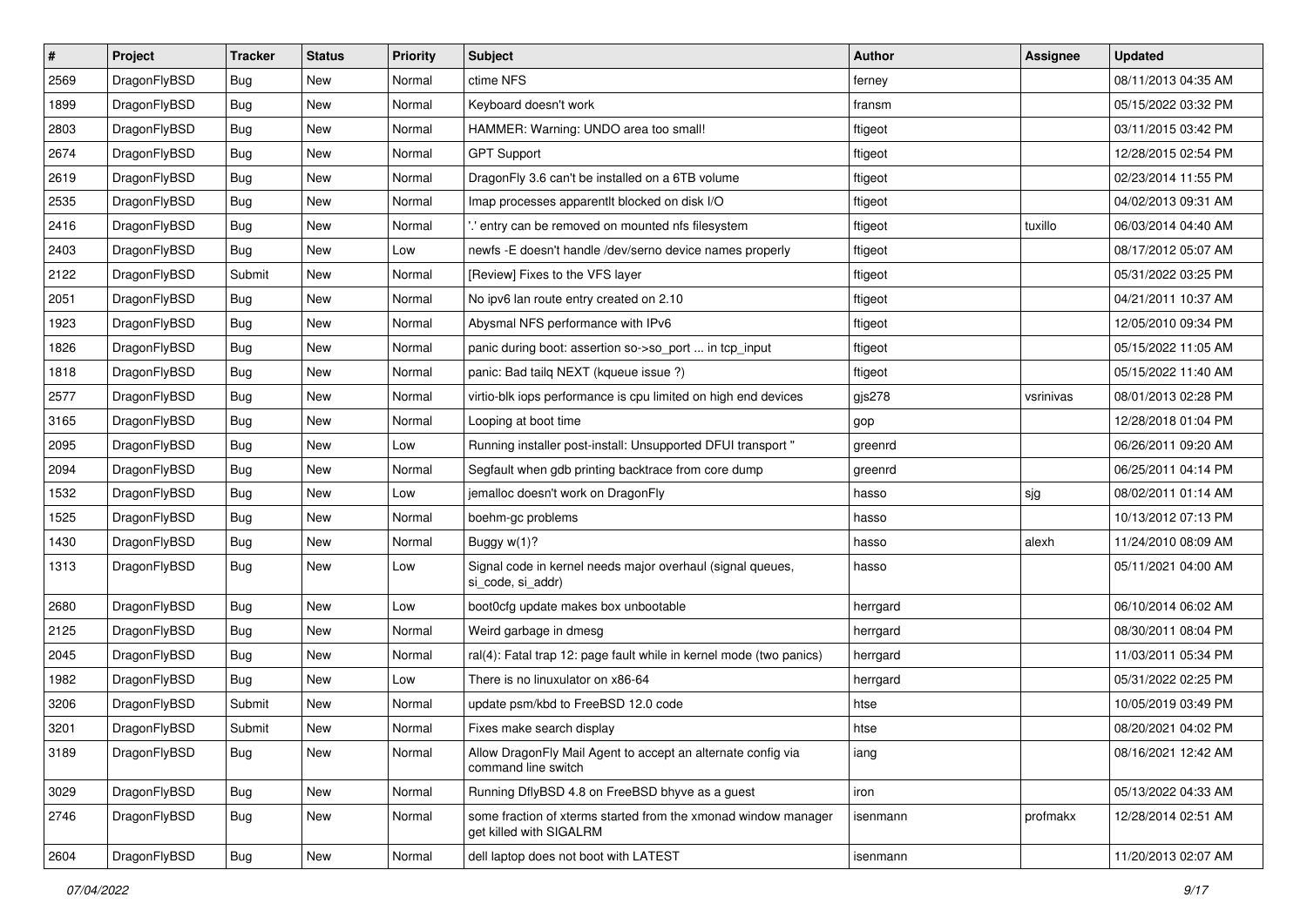| $\sharp$ | Project      | <b>Tracker</b> | <b>Status</b> | <b>Priority</b> | Subject                                                                                                    | <b>Author</b>   | Assignee  | <b>Updated</b>      |
|----------|--------------|----------------|---------------|-----------------|------------------------------------------------------------------------------------------------------------|-----------------|-----------|---------------------|
| 2825     | DragonFlyBSD | <b>Bug</b>     | New           | High            | 3x dhclient = hanging system (objcache exhausted)                                                          | jaccovonb       | sepherosa | 05/11/2021 03:55 AM |
| 3134     | DragonFlyBSD | Bug            | New           | Normal          | RFC 3021 (/31 networks) appear to be unsupported                                                           | jailbird        |           | 05/16/2018 11:03 PM |
| 2369     | DragonFlyBSD | <b>Bug</b>     | New           | Normal          | panic: Bad link elm 0xffffffe07edf6068 next->prev != elm                                                   | jaydg           |           | 08/15/2012 03:04 AM |
| 2308     | DragonFlyBSD | <b>Bug</b>     | New           | Normal          | System freeze when unloading snd_hda                                                                       | jaydg           |           | 02/19/2012 07:15 AM |
| 2890     | DragonFlyBSD | Bug            | <b>New</b>    | Normal          | not able to boot usb installer on Toshiba Chromebook 2                                                     | johnnywhishbone |           | 02/22/2016 03:42 AM |
| 2712     | DragonFlyBSD | <b>Bug</b>     | <b>New</b>    | Normal          | connect(2) returns EINVAL when retrying after ECONNREFUSED                                                 | jorisgio        |           | 08/14/2014 05:31 PM |
| 2568     | DragonFlyBSD | <b>Bug</b>     | New           | Normal          | AHCI panic                                                                                                 | josepht         |           | 06/07/2013 05:52 PM |
| 2245     | DragonFlyBSD | <b>Bug</b>     | <b>New</b>    | Normal          | panic: assertion "ref < &td->td_toks_end" failed in lwkt_gettoken at<br>/usr/src/sys/kern/lwkt_token.c:588 | juanfra684      |           | 11/22/2011 07:41 PM |
| 2153     | DragonFlyBSD | <b>Bug</b>     | <b>New</b>    | Normal          | Too many unuseful warnings at boot                                                                         | juanfra684      |           | 10/18/2011 10:16 PM |
| 3228     | DragonFlyBSD | <b>Bug</b>     | New           | Low             | pfi kif unref: state refcount $\leq$ 0 in dmesg                                                            | justin          |           | 03/05/2021 06:39 AM |
| 2444     | DragonFlyBSD | <b>Bug</b>     | New           | Normal          | Crash during Hammer overnight cleanup                                                                      | justin          |           | 11/04/2012 07:58 AM |
| 2645     | DragonFlyBSD | <b>Bug</b>     | New           | Normal          | panic with dsched fq and ioprio                                                                            | jyoung15        |           | 02/20/2014 07:29 AM |
| 2529     | DragonFlyBSD | <b>Bug</b>     | <b>New</b>    | Low             | Sundance network adapter is not detected and attached                                                      | kworr           |           | 03/25/2013 02:29 AM |
| 2421     | DragonFlyBSD | <b>Bug</b>     | New           | High            | Kernel panic: vm_fault: page 0xc0f70000 not busy!                                                          | lentferj        |           | 10/03/2012 08:16 AM |
| 1939     | DragonFlyBSD | <b>Bug</b>     | <b>New</b>    | Normal          | Panic on nightly build and stress test box                                                                 | lentferj        |           | 12/18/2010 08:41 AM |
| 1916     | DragonFlyBSD | <b>Bug</b>     | New           | Normal          | Constant crashes on x86 64 with UFS                                                                        | lentferj        |           | 11/21/2010 07:40 PM |
| 2892     | DragonFlyBSD | <b>Bug</b>     | New           | Normal          | swap_pager:indefinite wait bufferf error                                                                   | <b>Ihmwzy</b>   |           | 02/21/2016 10:32 PM |
| 2917     | DragonFlyBSD | <b>Bug</b>     | <b>New</b>    | Normal          | da8: reading primary partition table: error accessing offset<br>000000000000 for 512                       | liweitianux     |           | 05/11/2021 08:43 PM |
| 2565     | DragonFlyBSD | <b>Bug</b>     | <b>New</b>    | Normal          | "ifconfig ix0 up" panic                                                                                    | Itpig402a       |           | 06/03/2013 05:46 AM |
| 2434     | DragonFlyBSD | <b>Bug</b>     | New           | Normal          | BTX Halted - Boot fails on USB/GUI                                                                         | lucmv           |           | 10/17/2012 08:12 PM |
| 2808     | DragonFlyBSD | <b>Bug</b>     | New           | Normal          | X freeze by switching between X and VT - results in black screen                                           | lukesky333      |           | 05/11/2021 03:55 AM |
| 2531     | DragonFlyBSD | <b>Bug</b>     | New           | Normal          | camcontrol fails to disable APM                                                                            | m.lombardi85    |           | 03/23/2013 12:28 PM |
| 2370     | DragonFlyBSD | <b>Bug</b>     | New           | Normal          | panic: ffs_valloc: dup alloc                                                                               | marino          | vsrinivas | 02/01/2013 09:28 AM |
| 2167     | DragonFlyBSD | <b>Bug</b>     | New           | Normal          | shutdown/reboot fails after uptime msq                                                                     | marino          |           | 11/28/2011 03:01 AM |
| 2092     | DragonFlyBSD | <b>Bug</b>     | New           | Normal          | Panic: Bad link elm 0x next->prev != elm                                                                   | masterblaster   | dillon    | 12/04/2011 12:49 PM |
| 3035     | DragonFlyBSD | <b>Bug</b>     | New           | Normal          | panic: assertion "cpu >= 0 && cpu < ncpus" failed in netisr_cpuport<br>at /usr/src/sys/net/netisr2.h:87    | masu            |           | 05/11/2017 01:24 AM |
| 2809     | DragonFlyBSD | <b>Bug</b>     | <b>New</b>    | Normal          | hammer mirror-stream                                                                                       | masu            |           | 04/10/2015 12:33 AM |
| 2067     | DragonFlyBSD | <b>Bug</b>     | <b>New</b>    | Normal          | sound/pcm: "play interrupt timeout, channel dead"                                                          | matthiasr       |           | 05/11/2021 03:55 AM |
| 2598     | DragonFlyBSD | <b>Bug</b>     | New           | Normal          | i386 via USB Booting                                                                                       | mbzadegan       |           | 10/21/2013 02:28 AM |
| 1293     | DragonFlyBSD | <b>Bug</b>     | New           | Normal          | 2.2.1-REL Installer Request                                                                                | mk              | tuxillo   | 05/11/2021 04:00 AM |
| 3235     | DragonFlyBSD | <b>Bug</b>     | New           | Normal          | Kernel panic in devfs_vnops.c                                                                              | mneumann        |           | 04/28/2020 07:00 AM |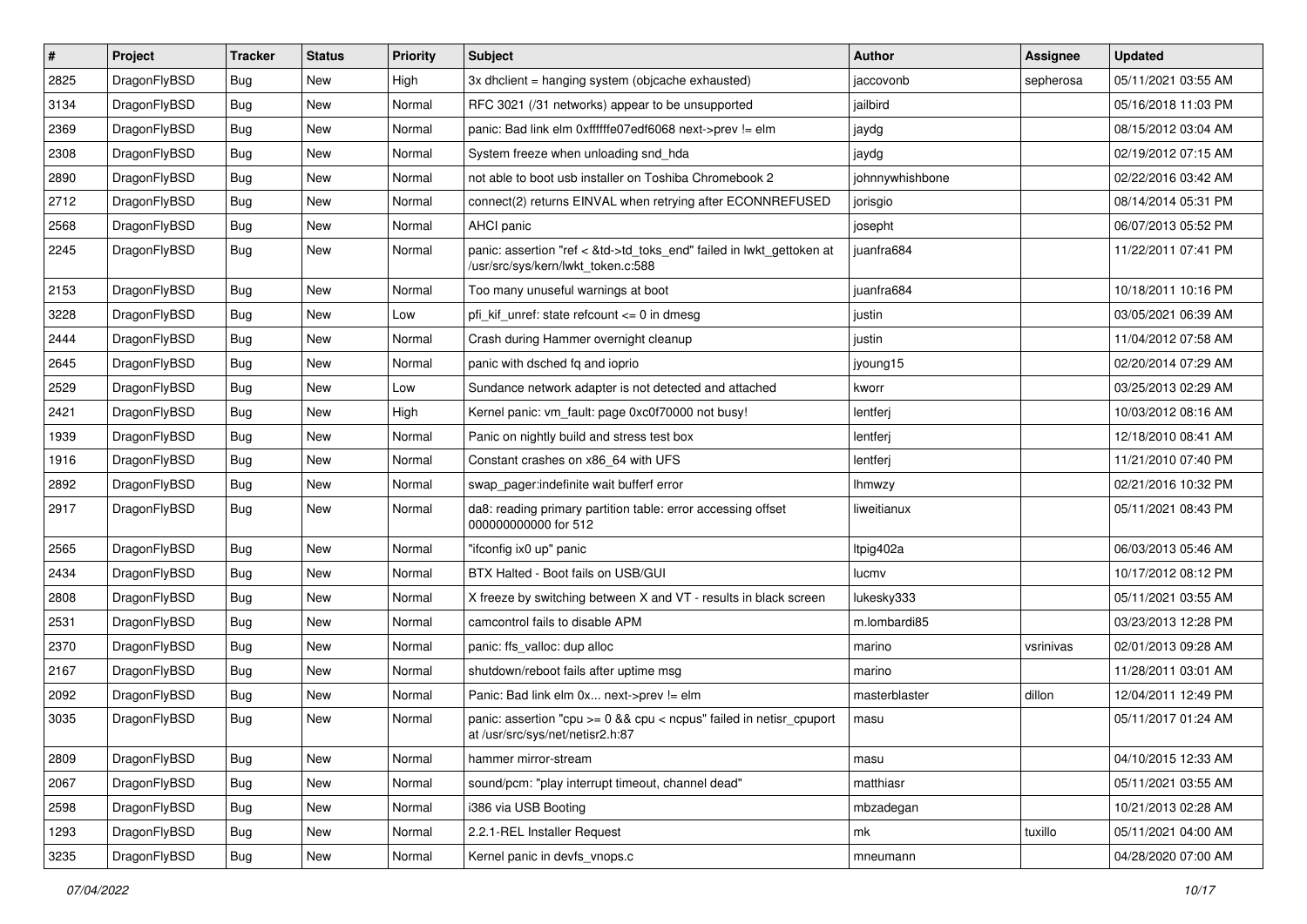| $\sharp$ | Project      | <b>Tracker</b> | <b>Status</b> | <b>Priority</b> | Subject                                                                          | <b>Author</b>          | Assignee | <b>Updated</b>      |
|----------|--------------|----------------|---------------|-----------------|----------------------------------------------------------------------------------|------------------------|----------|---------------------|
| 3222     | DragonFlyBSD | Bug            | New           | Normal          | gcc - undefined reference to '__atomic_load' (missing libatomic?)                | mneumann               |          | 02/08/2020 02:45 AM |
| 2972     | DragonFlyBSD | Bug            | <b>New</b>    | Normal          | ipfw3 "deny to me" does not work correctly                                       | mneumann               |          | 12/27/2016 12:11 PM |
| 2881     | DragonFlyBSD | <b>Bug</b>     | <b>New</b>    | Normal          | Pulseaudio hangs/resets system when starting X11                                 | mneumann               |          | 01/09/2016 03:08 AM |
| 2788     | DragonFlyBSD | <b>Bug</b>     | New           | Normal          | ioctl GSLICEINFO: Not working for vnode slice                                    | mneumann               |          | 02/12/2015 07:49 AM |
| 3218     | DragonFlyBSD | Bug            | <b>New</b>    | Normal          | Kernel panics are not sent to comconsole when booted over EFI                    | mqudsi                 |          | 12/02/2019 08:52 PM |
| 679      | DragonFlyBSD | <b>Bug</b>     | New           | Low             | Netgraph backward compatibility for old *LEN constants                           | nant                   | nant     | 02/18/2014 05:45 AM |
| 2104     | DragonFlyBSD | Bug            | New           | Normal          | network configuration seg. fault on install CD                                   | navratil               |          | 07/26/2011 07:55 AM |
| 2098     | DragonFlyBSD | Submit         | New           | Normal          | [PATCH] correct ath man page example<br>(/usr/src/share/man/man4/ath.4)          | nobody                 |          | 11/15/2011 12:27 AM |
| 3215     | DragonFlyBSD | Bug            | New           | Normal          | Hang in tcdrain(3) after write(3)                                                | noloader               |          | 11/25/2019 03:08 PM |
| 2622     | DragonFlyBSD | <b>Bug</b>     | <b>New</b>    | Normal          | VAIO FIT15E fn keys support                                                      | nonsolosoft            |          | 12/31/2013 01:31 AM |
| 2621     | DragonFlyBSD | <b>Bug</b>     | New           | Normal          | core dump using cdrom                                                            | nonsolosoft            |          | 12/27/2013 12:43 AM |
| 2412     | DragonFlyBSD | Bug            | <b>New</b>    | Normal          | wlan0 fails to get address via dhclient                                          | nonsolosoft            |          | 08/30/2012 05:55 AM |
| 2182     | DragonFlyBSD | <b>Bug</b>     | <b>New</b>    | Normal          | if_msk PHY FIFO underrun/overflow                                                | nonsolosoft            |          | 09/03/2012 06:39 AM |
| 1193     | DragonFlyBSD | <b>Bug</b>     | New           | Normal          | kernel doesn't recognize cdrom drive                                             | nonsolosoft            |          | 01/25/2014 09:11 PM |
| 3052     | DragonFlyBSD | <b>Bug</b>     | <b>New</b>    | Normal          | panic DragonFly v4.8.1-RELEASE by mounting a malformed NTFS<br>image [64.000]    | open.source@ribose.com |          | 08/14/2017 03:22 AM |
| 3051     | DragonFlyBSD | <b>Bug</b>     | New           | Normal          | panic DragonFly v4.8.1-RELEASE by mounting a malformed NTFS<br>image [12.000]    | open.source@ribose.com |          | 08/14/2017 03:20 AM |
| 3049     | DragonFlyBSD | Bug            | New           | Normal          | panic DragonFly v4.8.1-RELEASE by mounting a malformed<br>msdosfs image [12.128] | open.source@ribose.com |          | 08/14/2017 02:53 AM |
| 2802     | DragonFlyBSD | Bug            | <b>New</b>    | Normal          | USB Wifi urtwn0 crash from cd boot                                               | opvalues               |          | 03/10/2015 01:07 AM |
| 2799     | DragonFlyBSD | <b>Bug</b>     | New           | Normal          | Fatal trap 12 caused by moused(8) -p /dev/cual0                                  | opvalues               |          | 03/04/2015 11:01 PM |
| 3107     | DragonFlyBSD | <b>Bug</b>     | New           | Low             | ACPI interrupt storm when loading i915 on Lenovo T460                            | oyvinht                |          | 07/15/2020 07:01 AM |
| 2874     | DragonFlyBSD | <b>Bug</b>     | <b>New</b>    | Normal          | make world DESTDIR=/emptydir fails                                               | pascii                 |          | 12/25/2015 07:04 AM |
| 2117     | DragonFlyBSD | <b>Bug</b>     | New           | High            | ACPI and/or bce(4) problem with 2.11.0.673.g0d557 on HP DL380<br>G6              | pauska                 |          | 08/22/2011 10:15 AM |
| 2898     | DragonFlyBSD | Bug            | New           | Normal          | <b>HAMMER</b> panic                                                              | pavalos                |          | 11/03/2018 07:05 AM |
| 2526     | DragonFlyBSD | Bug            | <b>New</b>    | Normal          | hammer cleanup doesn't run on first day of DST                                   | pavalos                |          | 10/18/2016 05:28 PM |
| 2248     | DragonFlyBSD | <b>Bug</b>     | <b>New</b>    | Normal          | sysctl panic                                                                     | pavalos                |          | 11/23/2011 06:23 PM |
| 2199     | DragonFlyBSD | <b>Bug</b>     | <b>New</b>    | Normal          | screen segfaults if utmpx isn't present                                          | pavalos                |          | 11/15/2011 10:52 PM |
| 2099     | DragonFlyBSD | <b>Bug</b>     | New           | Normal          | page fault panic in vm system                                                    | pavalos                |          | 07/10/2011 08:51 AM |
| 2048     | DragonFlyBSD | <b>Bug</b>     | New           | Normal          | panic: ffs_sync: rofs mod                                                        | pavalos                |          | 04/12/2011 05:45 AM |
| 2008     | DragonFlyBSD | <b>Bug</b>     | <b>New</b>    | Normal          | lwkt_setcpu_remote: td->td_flags 00800621 console flood                          | pavalos                |          | 03/06/2011 09:37 PM |
| 1969     | DragonFlyBSD | <b>Bug</b>     | New           | Normal          | pf-related network problem                                                       | pavalos                | lentferj | 02/01/2011 06:57 PM |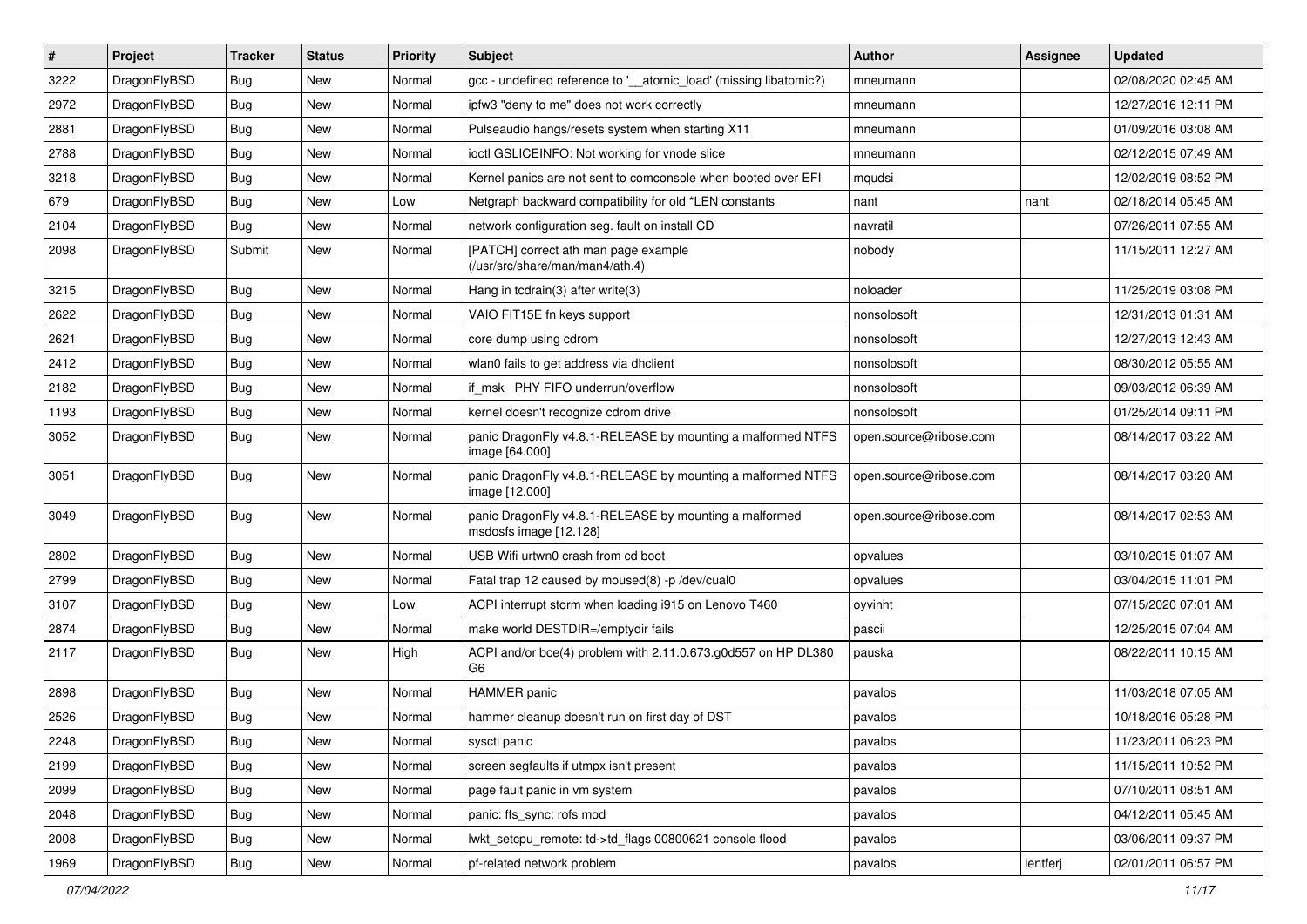| $\vert$ # | Project      | <b>Tracker</b> | <b>Status</b> | <b>Priority</b> | <b>Subject</b>                                                                                                 | <b>Author</b> | Assignee | <b>Updated</b>      |
|-----------|--------------|----------------|---------------|-----------------|----------------------------------------------------------------------------------------------------------------|---------------|----------|---------------------|
| 1949      | DragonFlyBSD | <b>Bug</b>     | <b>New</b>    | Normal          | iwn panic                                                                                                      | pavalos       |          | 01/30/2011 03:21 AM |
| 1946      | DragonFlyBSD | Bug            | <b>New</b>    | Normal          | ieee80211 panic                                                                                                | pavalos       | josepht  | 01/27/2011 06:00 PM |
| 1769      | DragonFlyBSD | <b>Bug</b>     | <b>New</b>    | Normal          | panic: assertion: _tp->tt_msg->tt_cpuid == mycpuid in<br>tcp_callout_active                                    | pavalos       | sjg      | 05/15/2022 11:07 AM |
| 599       | DragonFlyBSD | Bug            | <b>New</b>    | Urgent          | 1.9.0 reproducable panic                                                                                       | pavalos       |          | 12/22/2010 01:08 AM |
| 3226      | DragonFlyBSD | Bug            | New           | Normal          | Xorg freezes in vm: thread stuck in "objtrm1"                                                                  | peeter        |          | 04/08/2020 02:10 AM |
| 2970      | DragonFlyBSD | <b>Bug</b>     | <b>New</b>    | Normal          | kernel 4.7: "Is -I" causes panic on UDF filesystem: "bgetvp -<br>overlapping buffer"                           | peeter        |          | 12/21/2016 02:46 AM |
| 1943      | DragonFlyBSD | <b>Bug</b>     | <b>New</b>    | Normal          | hammer assertion panic                                                                                         | peter         |          | 12/27/2010 12:45 AM |
| 1990      | DragonFlyBSD | Bug            | New           | Normal          | mnt too large to mount                                                                                         | peur.neu      |          | 02/16/2011 11:24 PM |
| 1951      | DragonFlyBSD | Bug            | New           | Normal          | dma_timeouts at phyaddr on a good hdd                                                                          | peur.neu      |          | 01/04/2011 07:12 AM |
| 3247      | DragonFlyBSD | Bug            | <b>New</b>    | Normal          | Kernel panic doing nothing much                                                                                | phma          |          | 09/12/2020 11:40 PM |
| 2816      | DragonFlyBSD | Bug            | <b>New</b>    | Normal          | A multitasking process being debugged can get stuck                                                            | phma          |          | 05/19/2015 03:57 AM |
| 2611      | DragonFlyBSD | Bug            | <b>New</b>    | Normal          | Change in IP address results in network not working                                                            | phma          |          | 12/05/2013 07:55 PM |
| 2557      | DragonFlyBSD | Bug            | New           | Normal          | stock 3.4.1 kernel halts during booting if dm and dm_target_crypt<br>are loaded and RAID controller is present | phma          |          | 05/12/2013 10:38 PM |
| 2552      | DragonFlyBSD | <b>Bug</b>     | <b>New</b>    | Low             | hammer recovery should indicate progress                                                                       | phma          |          | 05/03/2013 12:13 AM |
| 2547      | DragonFlyBSD | Bug            | <b>New</b>    | High            | crashed while doing a dry run of pkg rolling-replace                                                           | phma          |          | 04/18/2013 10:40 PM |
| 2389      | DragonFlyBSD | Bug            | New           | Normal          | computer crashed while listing processes                                                                       | phma          |          | 06/18/2012 02:49 PM |
| 2387      | DragonFlyBSD | Bug            | New           | Normal          | hammer ignores -t during dedup                                                                                 | phma          |          | 06/17/2012 12:30 PM |
| 2331      | DragonFlyBSD | <b>Bug</b>     | New           | Normal          | reading mouse mode from unopen file descriptor hangs mouse<br>driver                                           | phma          |          | 03/14/2012 09:43 AM |
| 2311      | DragonFlyBSD | Bug            | <b>New</b>    | Normal          | Xorg crash having something to do with drm                                                                     | phma          |          | 02/22/2012 09:59 AM |
| 2306      | DragonFlyBSD | Bug            | New           | Normal          | a crash starts the kernel debugger in text mode, but just reboots in X                                         | phma          |          | 02/11/2012 08:02 PM |
| 1559      | DragonFlyBSD | Bug            | New           | Normal          | kernel trap                                                                                                    | phma          |          | 11/27/2021 08:43 AM |
| 3302      | DragonFlyBSD | Bug            | <b>New</b>    | Normal          | Will not boot on System76 Lemur Pro (lemp10)                                                                   | piecuch       |          | 11/03/2021 10:21 AM |
| 3298      | DragonFlyBSD | Bug            | New           | Normal          | Running "w" and having logged in via XDM through VNC, "w" prints<br>an extra error message                     | piecuch       |          | 10/25/2021 09:16 AM |
| 3239      | DragonFlyBSD | Bug            | New           | Normal          | unable to SIGKILL glitched emacs                                                                               | piecuch       |          | 05/26/2020 03:30 AM |
| 3238      | DragonFlyBSD | <b>Bug</b>     | New           | Normal          | race conditions when printing from vkernel console                                                             | piecuch       |          | 05/19/2020 02:50 PM |
| 2496      | DragonFlyBSD | Bug            | <b>New</b>    | Normal          | NTFS malloc limit exceeded                                                                                     | plasmob       | tuxillo  | 02/19/2013 08:47 AM |
| 3245      | DragonFlyBSD | Bug            | <b>New</b>    | Normal          | panic: free: guard1x fail, i915 load from loader.conf                                                          | polachok      |          | 08/21/2020 10:36 AM |
| 1942      | DragonFlyBSD | Bug            | New           | Normal          | locking against myself in getcacheblk()?                                                                       | qhwt.dfly     |          | 05/31/2022 02:15 PM |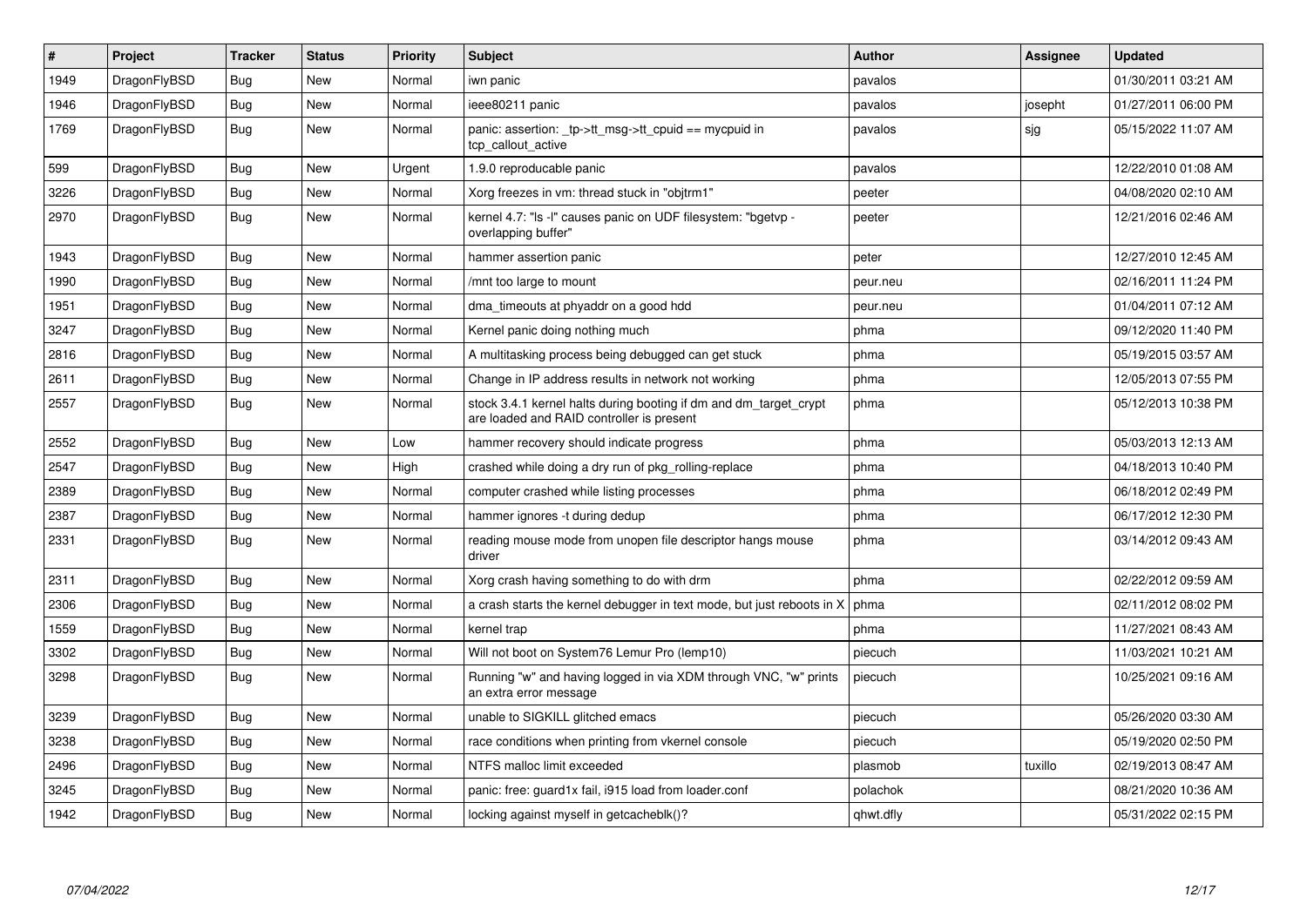| #    | Project      | <b>Tracker</b> | <b>Status</b> | <b>Priority</b> | Subject                                                                                                                                                                                           | Author       | Assignee | <b>Updated</b>      |
|------|--------------|----------------|---------------|-----------------|---------------------------------------------------------------------------------------------------------------------------------------------------------------------------------------------------|--------------|----------|---------------------|
| 1917 | DragonFlyBSD | Bug            | New           | Normal          | panic: assertion: (RB_EMPTY(&ip->rec_tree) && (ip->flags &<br>HAMMER INODE XDIRTY) == 0)    (!RB EMPTY(&ip->rec tree)<br>&& (ip->flags & HAMMER_INODE_XDIRTY) != 0) in<br>hammer_flush_inode_done | qhwt.dfly    |          | 11/24/2010 03:23 AM |
| 1876 | DragonFlyBSD | Bug            | <b>New</b>    | Normal          | devfs in $ ail + logging$ out from console(ttyv1+) -> panic                                                                                                                                       | qhwt.dfly    | tuxillo  | 05/31/2022 03:24 PM |
| 2371 | DragonFlyBSD | <b>Bug</b>     | New           | Normal          | Timezone problem with America/Sao Paulo                                                                                                                                                           | raitech      |          | 05/17/2012 01:42 PM |
| 3313 | DragonFlyBSD | Bug            | New           | Normal          | Can't boot from my live USB at all. The kernel loading process<br>hangs.                                                                                                                          | rempas       |          | 06/03/2022 12:16 AM |
| 2822 | DragonFlyBSD | <b>Bug</b>     | <b>New</b>    | Normal          | USB 3.0 stick throws "reading primary partition table: error<br>accessing offset 000[] for 152" error, while the stick works on any<br>other OS I tested                                          | revuwa       | profmakx | 06/29/2015 05:56 AM |
| 2675 | DragonFlyBSD | Bug            | <b>New</b>    | Low             | Ultimate N WiFi Link 5300 get iwn_intr: fatal firmware error on 5GHz                                                                                                                              | revuwa       |          | 05/11/2021 04:07 AM |
| 1836 | DragonFlyBSD | Bug            | <b>New</b>    | Normal          | Incorrect TCP checksum show up in tcpdump                                                                                                                                                         | robgar1      |          | 05/15/2022 11:22 AM |
| 2430 | DragonFlyBSD | <b>Bug</b>     | New           | Normal          | Alternate Password Hash method                                                                                                                                                                    | robin.carey1 |          | 10/07/2012 06:28 AM |
| 2138 | DragonFlyBSD | <b>Bug</b>     | New           | Normal          | > 100% CPU usage                                                                                                                                                                                  | robin.carey1 |          | 09/26/2011 12:20 PM |
| 600  | DragonFlyBSD | <b>Bug</b>     | <b>New</b>    | Low             | /sys/libkern/karc4random                                                                                                                                                                          | robin carey5 | profmakx | 01/19/2015 03:07 AM |
| 2626 | DragonFlyBSD | <b>Bug</b>     | New           | Normal          | iwn driver drops with error: "firmware error 'iwn intr: fatal firmware<br>error""                                                                                                                 | rodyaj       |          | 01/09/2014 05:50 AM |
| 2738 | DragonFlyBSD | Bug            | <b>New</b>    | Normal          | Hammer: Strange behavior when trying to recover old version of<br>moved file                                                                                                                      | roland       |          | 11/20/2014 08:02 AM |
| 3141 | DragonFlyBSD | Bug            | <b>New</b>    | Normal          | dhclient blocks boot process                                                                                                                                                                      | rowo         |          | 12/16/2018 11:01 AM |
| 2887 | DragonFlyBSD | Bug            | <b>New</b>    | Low             | Missing extattr_namespace_to_string and<br>extattr_string_to_namespace functions                                                                                                                  | rubenk       |          | 02/06/2016 05:09 AM |
| 2423 | DragonFlyBSD | Bug            | <b>New</b>    | Urgent          | After multiple panics/locks, hitting KKASSERT in<br>hammer init cursor                                                                                                                            | rumcic       |          | 09/18/2012 02:28 AM |
| 2080 | DragonFlyBSD | Bug            | New           | Normal          | panic: lockmgr thrd sleep: called from interrupt, ipi, or hard code<br>section                                                                                                                    | rumcic       |          | 05/30/2011 05:06 PM |
| 2072 | DragonFlyBSD | Bug            | <b>New</b>    | Normal          | Fatal trap 12: stopped at lwkt_send_ipiq3                                                                                                                                                         | rumcic       |          | 05/17/2011 04:12 AM |
| 1975 | DragonFlyBSD | <b>Bug</b>     | <b>New</b>    | Normal          | Applications seg fault in select() and poll()                                                                                                                                                     | rumcic       |          | 05/31/2022 02:58 PM |
| 1874 | DragonFlyBSD | Bug            | New           | Normal          | mpd listening on all IPs, accepting only on one                                                                                                                                                   | rumcic       |          | 05/08/2011 01:01 PM |
| 1873 | DragonFlyBSD | <b>Bug</b>     | New           | Normal          | Panic upon usb mouse detach and reattaching                                                                                                                                                       | rumcic       |          | 02/01/2011 09:53 AM |
| 1192 | DragonFlyBSD | Submit         | New           | Normal          | KKASSERTs in sys/kern/uipc_{msg,socket}.c are too strict                                                                                                                                          | rumcic       |          | 05/11/2021 04:07 AM |
| 2316 | DragonFlyBSD | <b>Bug</b>     | New           | Normal          | Ungraceful invalid password handling for adding a new user in the<br>installer                                                                                                                    | rune         |          | 04/27/2012 11:23 PM |
| 3047 | DragonFlyBSD | Bug            | New           | Normal          | HAMMER critical write error                                                                                                                                                                       | samuel       |          | 06/19/2019 09:50 AM |
| 2123 | DragonFlyBSD | <b>Bug</b>     | New           | Normal          | hammer is losing files                                                                                                                                                                            | schmir       |          | 08/30/2011 07:56 PM |
| 2042 | DragonFlyBSD | <b>Bug</b>     | New           | Normal          | kernel panic, when run boot0cfg                                                                                                                                                                   | sepherosa    |          | 05/31/2022 03:01 PM |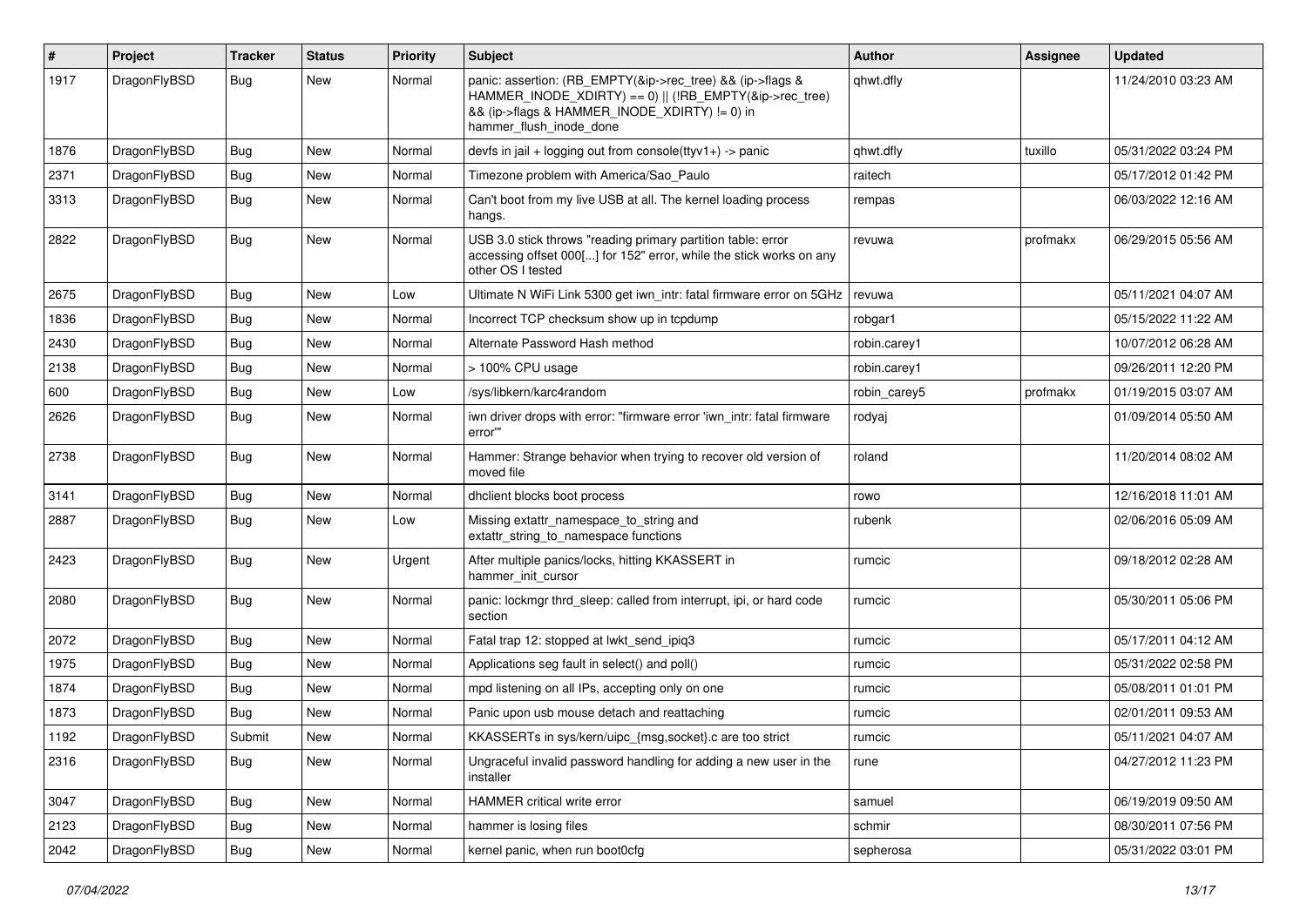| $\sharp$ | Project      | <b>Tracker</b> | <b>Status</b> | <b>Priority</b> | Subject                                                                              | Author     | Assignee | <b>Updated</b>      |
|----------|--------------|----------------|---------------|-----------------|--------------------------------------------------------------------------------------|------------|----------|---------------------|
| 1944     | DragonFlyBSD | Bug            | New           | Normal          | panic: backing_object 0xdea7b258 was somehow re-referenced<br>during collapse!       | sepherosa  |          | 12/27/2010 02:06 AM |
| 2933     | DragonFlyBSD | Submit         | <b>New</b>    | Normal          | Remove unix domain socket support from cat(1)                                        | sevan      |          | 08/01/2016 08:10 PM |
| 2924     | DragonFlyBSD | Bug            | New           | Normal          | cat -v fails to tag characters in extended table with M- prefix with<br>some locales | sevan      |          | 07/11/2016 07:18 AM |
| 2124     | DragonFlyBSD | Bug            | <b>New</b>    | Normal          | getty repeating too quickly on port /dev/ttyv0                                       | sgeorge.ml |          | 09/01/2011 04:28 AM |
| 2891     | DragonFlyBSD | <b>Bug</b>     | New           | Normal          | Kernel panic in IEEE802.11 related code                                              | shamaz     |          | 05/29/2016 05:49 PM |
| 2863     | DragonFlyBSD | <b>Bug</b>     | <b>New</b>    | Normal          | HAMMER synch tid is zero                                                             | shamaz     |          | 12/12/2015 11:24 PM |
| 2820     | DragonFlyBSD | <b>Bug</b>     | <b>New</b>    | Normal          | TP-Link USB Wi-Fi adapter cannot be reattached to the system                         | shamaz     |          | 05/22/2015 09:45 PM |
| 1961     | DragonFlyBSD | <b>Bug</b>     | <b>New</b>    | Normal          | Can't create dump from DDB                                                           | shamaz     |          | 01/29/2011 09:02 PM |
| 1935     | DragonFlyBSD | Bug            | <b>New</b>    | Normal          | mouse does not work after switching between x and console                            | shamaz     |          | 12/13/2010 10:06 AM |
| 1884     | DragonFlyBSD | Bug            | New           | Normal          | System completely freezes while listening music (devbuf: malloc<br>limit exceeded)   | shamaz     |          | 01/24/2011 05:00 PM |
| 2141     | DragonFlyBSD | Bug            | <b>New</b>    | Urgent          | loader and/or documentation broken                                                   | sjg        |          | 01/20/2012 10:51 AM |
| 2061     | DragonFlyBSD | <b>Bug</b>     | <b>New</b>    | Normal          | USB keyboard boot panic                                                              | sjg        |          | 05/04/2012 12:20 AM |
| 1786     | DragonFlyBSD | <b>Bug</b>     | New           | Normal          | Calling NULL function pointer initiates panic loop                                   | sjg        |          | 10/11/2010 05:28 PM |
| 1964     | DragonFlyBSD | <b>Bug</b>     | <b>New</b>    | Normal          | iwn (panic assertion : wlan assert serialized)                                       | sjmm.ptr   | josepht  | 02/01/2011 12:57 PM |
| 2936     | DragonFlyBSD | Bug            | <b>New</b>    | Normal          | loader.efi crashes while loading kernel                                              | spaceille  |          | 08/20/2016 06:17 AM |
| 2587     | DragonFlyBSD | <b>Bug</b>     | New           | Normal          | SATA DVD writer not detected by DragonFly                                            | srussell   |          | 09/04/2020 08:55 AM |
| 2586     | DragonFlyBSD | <b>Bug</b>     | <b>New</b>    | Normal          | pf: "modulate" state seems problematic                                               | srussell   |          | 09/25/2013 07:36 PM |
| 2077     | DragonFlyBSD | <b>Bug</b>     | New           | Normal          | USB devices conflicting                                                              | srussell   |          | 05/17/2011 05:12 PM |
| 3129     | DragonFlyBSD | <b>Bug</b>     | <b>New</b>    | High            | Kernel panic with 5.2.0 on A2SDi-4C-HLN4F                                            | stateless  |          | 04/24/2018 12:50 AM |
| 2055     | DragonFlyBSD | Bug            | <b>New</b>    | Normal          | $ssh + IPV6 + bridge \Rightarrow connection freezes$                                 | steve      |          | 04/24/2011 07:13 PM |
| 2004     | DragonFlyBSD | <b>Bug</b>     | New           | Normal          | LWKT_WAIT_IPIQ panic                                                                 | steve      |          | 03/08/2011 05:46 PM |
| 2020     | DragonFlyBSD | <b>Bug</b>     | New           | Low             | Port brcm80211 driver from Linux to DragonFly BSD                                    | studer     |          | 03/05/2011 10:54 PM |
| 2082     | DragonFlyBSD | <b>Bug</b>     | <b>New</b>    | Normal          | dfbsd 2.10.1 amd64 - mc port build error with 'bmake bin-install'                    | sun-doctor |          | 05/25/2011 07:18 PM |
| 2509     | DragonFlyBSD | <b>Bug</b>     | New           | Normal          | Redefinition of DIRBLKSIZ in restore(8)                                              | swildner   |          | 06/04/2022 04:40 AM |
| 1913     | DragonFlyBSD | <b>Bug</b>     | <b>New</b>    | Normal          | panic: assertion: ip->flush_state != HAMMER_FST_FLUSH in<br>hammer_flush_inode_core  | swildner   |          | 11/20/2010 05:27 PM |
| 1907     | DragonFlyBSD | <b>Bug</b>     | New           | Normal          | Hammer crash in hammer_flusher_flush()                                               | swildner   |          | 11/11/2010 05:07 AM |
| 3217     | DragonFlyBSD | <b>Bug</b>     | New           | Normal          | rescue tools: make install fails if rescue folder doesn't exist                      | t_dfbsd    |          | 11/27/2019 08:16 PM |
| 2915     | DragonFlyBSD | <b>Bug</b>     | New           | High            | Hammer mirror-copy problem                                                           | t dfbsd    |          | 08/25/2016 05:28 AM |
| 3135     | DragonFlyBSD | Submit         | New           | Normal          | Add EVFILT_RECV and EVFILT_SEND                                                      | tautolog   |          | 05/25/2018 09:59 PM |
| 3036     | DragonFlyBSD | <b>Bug</b>     | New           | Normal          | panic in icmp_redirect_start() ASSERT_IN_NETISR(0)                                   | tautolog   |          | 05/11/2017 07:27 PM |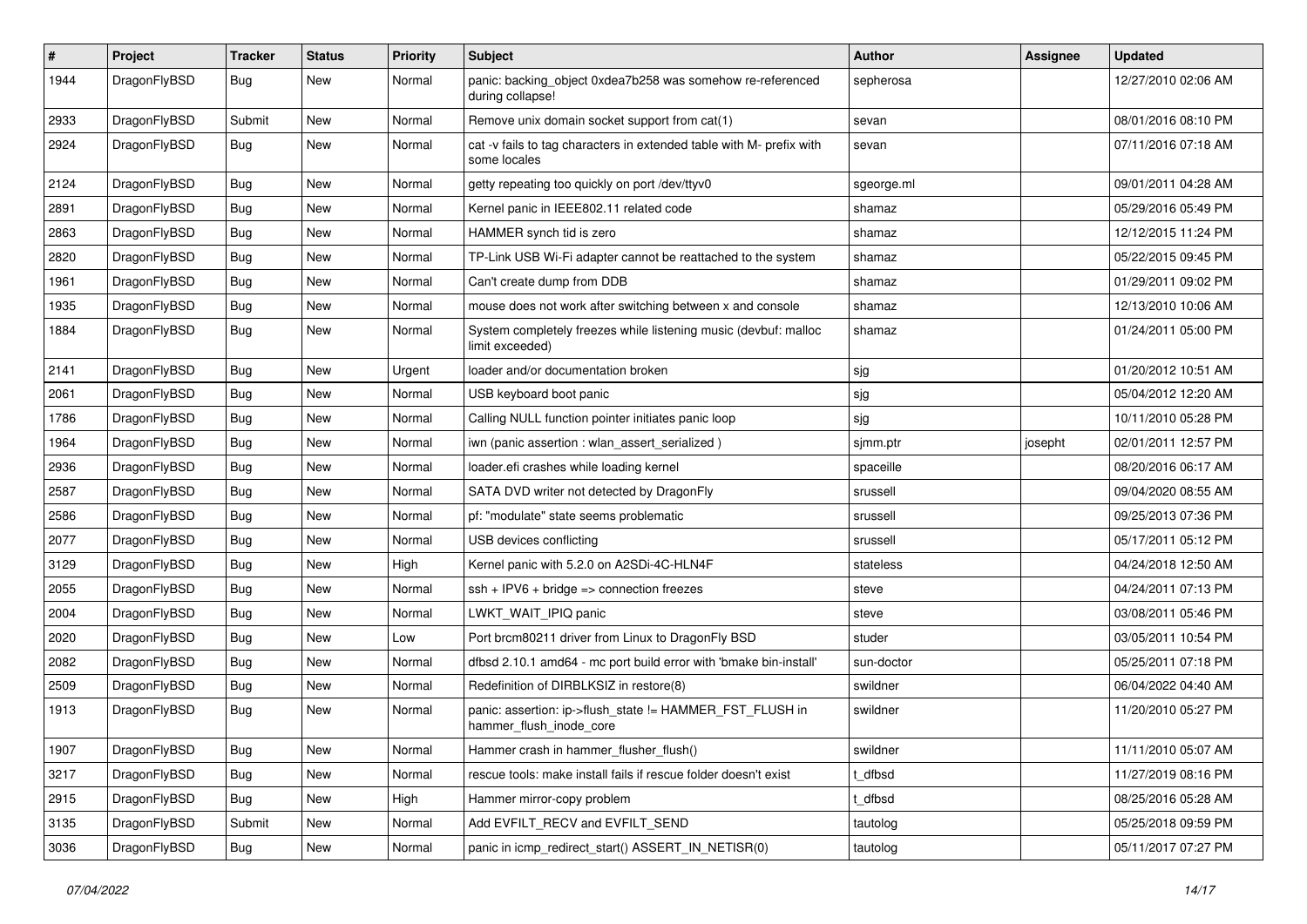| #    | Project      | <b>Tracker</b> | <b>Status</b> | <b>Priority</b> | Subject                                                                                                  | <b>Author</b>     | <b>Assignee</b> | <b>Updated</b>      |
|------|--------------|----------------|---------------|-----------------|----------------------------------------------------------------------------------------------------------|-------------------|-----------------|---------------------|
| 2921 | DragonFlyBSD | Submit         | <b>New</b>    | Normal          | Allow moused to accept userland mouse events                                                             | tautolog          |                 | 05/11/2021 04:08 AM |
| 2609 | DragonFlyBSD | Bug            | New           | Normal          | master: panic: assertion<br>"LWKT_TOKEN_HELD_ANY(vm_object_token(object))" failed in<br>swp_pager_lookup | thomas.nikolajsen |                 | 11/28/2013 11:36 AM |
| 2436 | DragonFlyBSD | <b>Bug</b>     | New           | Normal          | panic: assertion "lp->lwp_qcpu == dd->cpuid" failed in<br>dfly_acquire_curproc                           | thomas.nikolajsen |                 | 01/23/2013 11:07 AM |
| 1984 | DragonFlyBSD | Bug            | <b>New</b>    | Normal          | hammer mount fails after crash - HAMMER: FIFO record bad head<br>signature                               | thomas.nikolajsen |                 | 03/08/2011 06:57 PM |
| 3316 | DragonFlyBSD | Bug            | <b>New</b>    | Normal          | hammer2_dirent_create() allows creating >1 dirents with the same<br>name                                 | tkusumi           |                 | 06/05/2022 12:35 PM |
| 3312 | DragonFlyBSD | Submit         | New           | Normal          | hammer2: redundant chain modify after chain creation                                                     | tkusumi           |                 | 05/15/2022 01:35 PM |
| 3266 | DragonFlyBSD | Bug            | New           | High            | Filesystems broken due to "KKASSERT(count &<br>TOK_COUNTMASK);"                                          | tkusumi           |                 | 03/15/2021 01:21 PM |
| 3249 | DragonFlyBSD | Bug            | New           | Normal          | HAMMER2 fsync(2) not working properly                                                                    | tkusumi           |                 | 09/21/2020 07:07 AM |
| 3246 | DragonFlyBSD | Bug            | New           | Normal          | HAMMER2 unable to handle ENOSPC properly                                                                 | tkusumi           |                 | 09/04/2020 11:11 AM |
| 3184 | DragonFlyBSD | Bug            | New           | Normal          | tsleep(9) return value when PCATCH specified                                                             | tkusumi           |                 | 04/03/2019 06:49 AM |
| 3142 | DragonFlyBSD | Submit         | <b>New</b>    | Normal          | lib/libdmsg: Unbreak using new API EVP_CIPHER_CTX_new()                                                  | tkusumi           |                 | 07/08/2018 04:18 AM |
| 2857 | DragonFlyBSD | Bug            | <b>New</b>    | Normal          | hammer stalls via bitcoin-qt                                                                             | tkusumi           |                 | 11/30/2015 06:52 AM |
| 2812 | DragonFlyBSD | Bug            | New           | Normal          | Panic on Intel DE3815TYKHE                                                                               | tmorp             |                 | 05/14/2015 03:14 PM |
| 2931 | DragonFlyBSD | Bug            | New           | Low             | 'gdb' of 'vkernel' unable to print backtrace                                                             | tofergus          |                 | 07/26/2016 01:51 PM |
| 2930 | DragonFlyBSD | Bug            | <b>New</b>    | High            | 'objcache' causes panic during 'nfs_readdir'                                                             | tofergus          |                 | 07/26/2016 01:09 PM |
| 2473 | DragonFlyBSD | <b>Bug</b>     | New           | Normal          | Kernel crash when trying to up the wpi0 device (Dfly<br>v3.3.0.758.g47388-DEVELOPMENT)                   | tomaz             |                 | 02/24/2014 08:50 AM |
| 3319 | DragonFlyBSD | Bug            | New           | Normal          | setproctitle() calls can change effect of later setproctitle() calls                                     | tonyc             |                 | 06/29/2022 06:10 PM |
| 3252 | DragonFlyBSD | Bug            | <b>New</b>    | Normal          | tcsetattr/tcgetattr set errno incorrectly on non-TTY                                                     | tonyc             |                 | 10/26/2020 09:34 PM |
| 3231 | DragonFlyBSD | Bug            | <b>New</b>    | Normal          | wifi drops on 5.8                                                                                        | tse               |                 | 04/06/2020 05:08 AM |
| 3225 | DragonFlyBSD | Bug            | <b>New</b>    | Normal          | nfsd freeze when using qemu                                                                              | tse               |                 | 03/17/2020 11:52 AM |
| 3208 | DragonFlyBSD | Bug            | New           | Normal          | Crash related to nfsd                                                                                    | tse               |                 | 06/11/2020 05:52 AM |
| 3199 | DragonFlyBSD | Bug            | New           | Normal          | PFS label not found panic                                                                                | tse               |                 | 08/21/2019 03:51 AM |
| 3197 | DragonFlyBSD | Bug            | <b>New</b>    | Normal          | DragonFly upgrades                                                                                       | tse               |                 | 04/18/2020 04:18 PM |
| 3170 | DragonFlyBSD | <b>Bug</b>     | <b>New</b>    | Normal          | repeatable nfsd crash                                                                                    | tse               |                 | 06/11/2020 05:52 AM |
| 2140 | DragonFlyBSD | <b>Bug</b>     | New           | High            | hammer_io_delallocate panic with 'duplicate entry' message                                               | ttw               |                 | 10/07/2011 12:22 PM |
| 3314 | DragonFlyBSD | <b>Bug</b>     | <b>New</b>    | Normal          | Bring virtio console(4) from FreeBSD                                                                     | tuxillo           | tuxillo         | 05/29/2022 08:24 AM |
| 3196 | DragonFlyBSD | <b>Bug</b>     | <b>New</b>    | Normal          | test issue after redmine upgrade (2)                                                                     | tuxillo           |                 | 07/05/2019 04:33 AM |
| 3157 | DragonFlyBSD | <b>Bug</b>     | New           | Normal          | TP-Link UE300 not working in 5.2-RELEASE                                                                 | tuxillo           |                 | 11/15/2018 02:08 PM |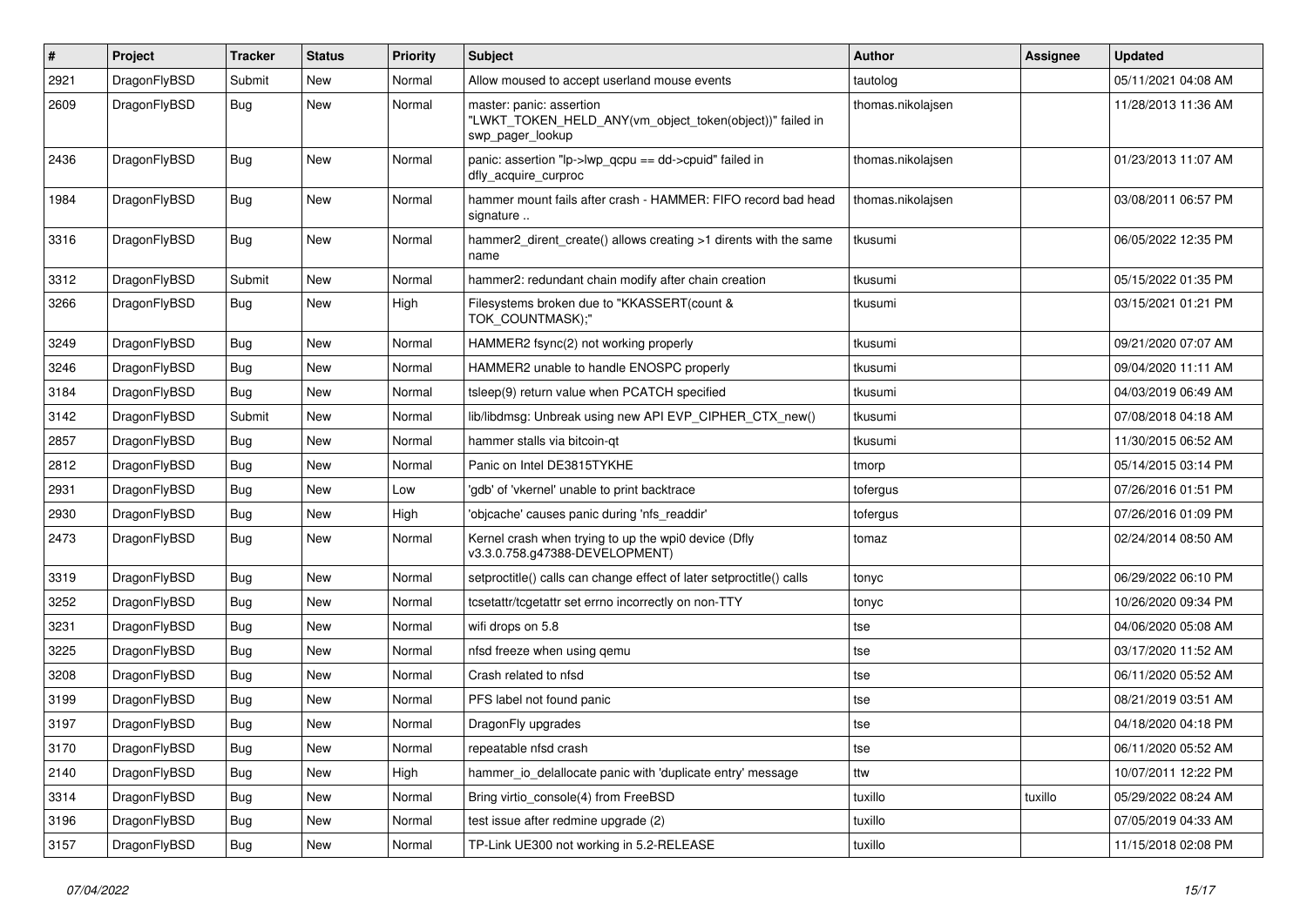| $\sharp$ | Project      | <b>Tracker</b> | <b>Status</b> | <b>Priority</b> | Subject                                                                                              | <b>Author</b> | Assignee  | <b>Updated</b>      |
|----------|--------------|----------------|---------------|-----------------|------------------------------------------------------------------------------------------------------|---------------|-----------|---------------------|
| 2647     | DragonFlyBSD | Bug            | New           | Normal          | HAMMER panic on 3.6.0                                                                                | tuxillo       |           | 05/11/2021 03:54 AM |
| 2641     | DragonFlyBSD | Bug            | <b>New</b>    | Normal          | Panic when loading natapci as module                                                                 | tuxillo       |           | 05/11/2021 03:54 AM |
| 2630     | DragonFlyBSD | Bug            | New           | Normal          | Bring in latest iconv fixes from FreeBSD10 as well as csmapper<br>updates                            | tuxillo       |           | 05/11/2021 03:54 AM |
| 2629     | DragonFlyBSD | Bug            | <b>New</b>    | Normal          | Replace gcc44 with llvm34, clang34, and libc++                                                       | tuxillo       |           | 06/02/2014 02:30 PM |
| 2498     | DragonFlyBSD | Bug            | New           | Normal          | DFBSD v3.2.2-RELEASE - LIST_FIRST(&bp->b_dep) == NULL"<br>failed in vfs_vmio_release                 | tuxillo       |           | 05/31/2022 04:09 PM |
| 2495     | DragonFlyBSD | Bug            | New           | High            | DFBSD v3.3.0.960.g553fe7 - ocnt != 0" failed in<br>prop_object_release                               | tuxillo       |           | 05/31/2022 04:08 PM |
| 2283     | DragonFlyBSD | Bug            | <b>New</b>    | Normal          | DFBSD DragonFly v2.13.0.957.g4f459 - pmap_release: page<br>should already be gone 0xc27120bc         | tuxillo       |           | 01/23/2012 03:03 AM |
| 2224     | DragonFlyBSD | Bug            | New           | Normal          | v2.13.0.291.gaa7ec - Panic on fq while installing world                                              | tuxillo       |           | 11/18/2011 01:40 AM |
| 2171     | DragonFlyBSD | Bug            | New           | Normal          | DFBSD v2.13.0.151.gdc8442 - panic: assertion "(*ptep &<br>$(PG_MANAGED PG_V)$ == PG_V"               | tuxillo       |           | 11/04/2011 05:06 PM |
| 2166     | DragonFlyBSD | Bug            | New           | Normal          | DFBSD v2.13.0.109.g05b9d - Strange lockups                                                           | tuxillo       |           | 10/29/2011 11:20 AM |
| 2129     | DragonFlyBSD | Bug            | New           | Normal          | DFBSD v2.11.0.661.gf9438 i386 - panic: lockmgr thrd_sleep                                            | tuxillo       |           | 09/05/2011 09:49 AM |
| 2084     | DragonFlyBSD | Bug            | <b>New</b>    | Normal          | DFBSD v2.11.0.242.g4d317 - panic: zone: entry not free                                               | tuxillo       |           | 07/03/2012 01:23 AM |
| 2078     | DragonFlyBSD | Bug            | New           | Normal          | DFBSD i386 v2.11.0.201.g3ed2f - Panic during installworld into a<br>vn0 device                       | tuxillo       |           | 05/19/2011 07:50 PM |
| 1959     | DragonFlyBSD | Bug            | New           | Normal          | DFBSD v2.9.1.422.gc98f2 - Panic during boot - IPv6 and PF                                            | tuxillo       |           | 01/13/2011 03:37 AM |
| 1867     | DragonFlyBSD | Bug            | <b>New</b>    | Normal          | it(4) motherboard and fan problems                                                                   | tuxillo       |           | 07/08/2011 10:48 AM |
| 2828     | DragonFlyBSD | <b>Bug</b>     | New           | High            | On AMD APUs and Bulldozer CPUs, the machdep.cpu_idle_hlt<br>sysctl should be 3 by default            | vadaszi       | vadaszi   | 05/11/2021 04:07 AM |
| 2490     | DragonFlyBSD | <b>Bug</b>     | New           | Normal          | nmalloc should color addresses to avoid cache bank conflictsw                                        | vsrinivas     |           | 06/10/2014 05:51 AM |
| 2489     | DragonFlyBSD | <b>Bug</b>     | New           | Normal          | nmalloc doesn't cache VA for allocations > 8KB                                                       | vsrinivas     |           | 06/10/2014 05:51 AM |
| 2154     | DragonFlyBSD | <b>Bug</b>     | New           | Normal          | vkernel copyout() doesn't return EFAULT on error                                                     | vsrinivas     |           | 10/20/2011 03:53 AM |
| 2136     | DragonFlyBSD | <b>Bug</b>     | New           | Normal          | socketpair() doesn't free file descriptors on copyout failure                                        | vsrinivas     |           | 04/05/2013 09:13 AM |
| 2113     | DragonFlyBSD | <b>Bug</b>     | New           | Normal          | nmalloc threaded program fork leak                                                                   | vsrinivas     | vsrinivas | 08/11/2011 07:25 PM |
| 2085     | DragonFlyBSD | <b>Bug</b>     | New           | Normal          | panic: assertion: (m->flags & PG_MAPPED) == 0 in<br>vm_page_free_toq                                 | vsrinivas     |           | 06/10/2011 07:48 AM |
| 2071     | DragonFlyBSD | <b>Bug</b>     | New           | High            | Panic on assertion: (int)(flg->seq - seq) > 0 in hammer_flusher_flush vsrinivas<br>after inode error |               |           | 06/12/2011 07:59 AM |
| 1861     | DragonFlyBSD | <b>Bug</b>     | <b>New</b>    | Normal          | panic via kprintf (lockmgr called in a hard section)                                                 | vsrinivas     |           | 10/11/2010 12:56 AM |
| 1185     | DragonFlyBSD | <b>Bug</b>     | New           | High            | need a tool to merge changes into /etc                                                               | wa1ter        |           | 02/18/2014 06:02 AM |
| 3124     | DragonFlyBSD | <b>Bug</b>     | New           | High            | DragonFlyBSD 5.0.2 with Hammer2 with UEFI install doesn't boot                                       | wiesl         |           | 06/18/2019 05:07 AM |
| 2886     | DragonFlyBSD | <b>Bug</b>     | New           | Normal          | dragonfly mail agent: sending a testmail causes high system load                                     | worf          |           | 02/05/2016 05:53 AM |